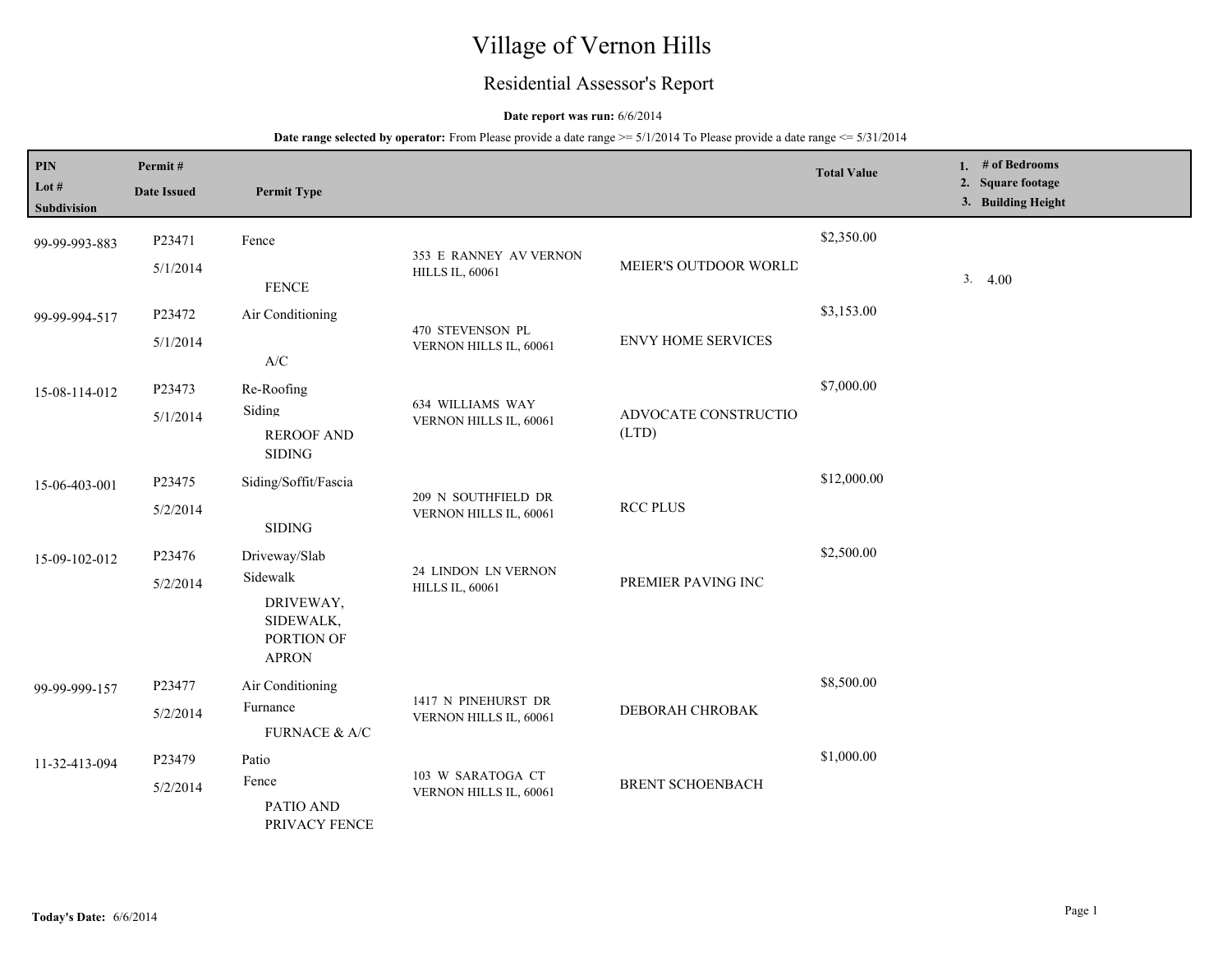**Date range selected by operator:** From Please provide a date range >= 5/1/2014 To Please provide a date range <= 5/31/2014

| PIN<br>Lot #<br><b>Subdivision</b> | Permit#<br><b>Date Issued</b> | <b>Permit Type</b>                                  |                                                  |                                            | <b>Total Value</b> | 1. # of Bedrooms<br>2. Square footage<br>3. Building Height |
|------------------------------------|-------------------------------|-----------------------------------------------------|--------------------------------------------------|--------------------------------------------|--------------------|-------------------------------------------------------------|
| 99-99-996-695                      | P23480                        | Re-Roofing                                          |                                                  |                                            | \$12,400.00        |                                                             |
|                                    | 5/5/2014                      | <b>REROOF</b>                                       | 390 E MARSEILLES ST<br>VERNON HILLS IL, 60061    | TOTAL CONSTRUCTION<br>CONCEPTS (UNLTD)     |                    |                                                             |
| 99-99-992-636                      | P23481                        | Driveway/Slab                                       |                                                  |                                            | \$2,718.00         |                                                             |
|                                    | 5/5/2014                      | <b>ASPHALT</b><br>DRIVEWAY,<br><b>PAVER RIBBONS</b> | 235 W CONGRESSIONAL CT<br>VERNON HILLS IL, 60061 | <b>SCOTT SHAPIRO</b>                       |                    |                                                             |
| 99-99-999-599                      | P23493                        | Lawn Sprinklers                                     | 247 W CONGRESSIONAL CT                           |                                            | \$4,785.00         |                                                             |
|                                    | 5/5/2014                      | <b>LAWN</b><br><b>IRRIGATION</b>                    | VERNON HILLS IL, 60061<br><b>SPRINKLER</b>       | AMERICAN NATIONAL                          |                    |                                                             |
| 15-04-303-092                      | P23495                        | Re-Roofing                                          | 17 MALVERN LN VERNON<br><b>HILLS IL, 60061</b>   |                                            | \$6,000.00         |                                                             |
|                                    | 5/6/2014                      | <b>REROOF</b>                                       |                                                  | <b>INTERSTATE ROOFING</b><br>COMPANY (LTD) |                    |                                                             |
| 15-07-214-004                      | P23496                        | Re-Roofing                                          | 110 S FIORE PKWY                                 |                                            | \$8,000.00         |                                                             |
|                                    | 5/6/2014                      | <b>REROOF</b>                                       | VERNON HILLS IL, 60061                           | <b>SARGON CONSTRUCTION C</b>               |                    |                                                             |
| 15-08-209-019                      | P23497                        | Re-Roofing                                          | 214 DEERPATH DR VERNON                           |                                            | \$6,350.00         |                                                             |
|                                    | 5/6/2014                      | <b>RE-ROOF</b>                                      | <b>HILLS IL, 60061</b>                           | ALEX MOSKOVIC                              |                    |                                                             |
| 11-32-411-023                      | P23498                        | Re-Roofing                                          | NEW CENTURY TOWN #1<br>1001 CUMBERLAND CT        |                                            | \$29,814.00        |                                                             |
|                                    | 5/6/2014                      | <b>REROOFING</b><br>1001-1009<br><b>CUMBERLAND</b>  | VERNON HILLS IL, 60061                           | <b>BARRY ROOFING (UNLTD)</b>               |                    |                                                             |

L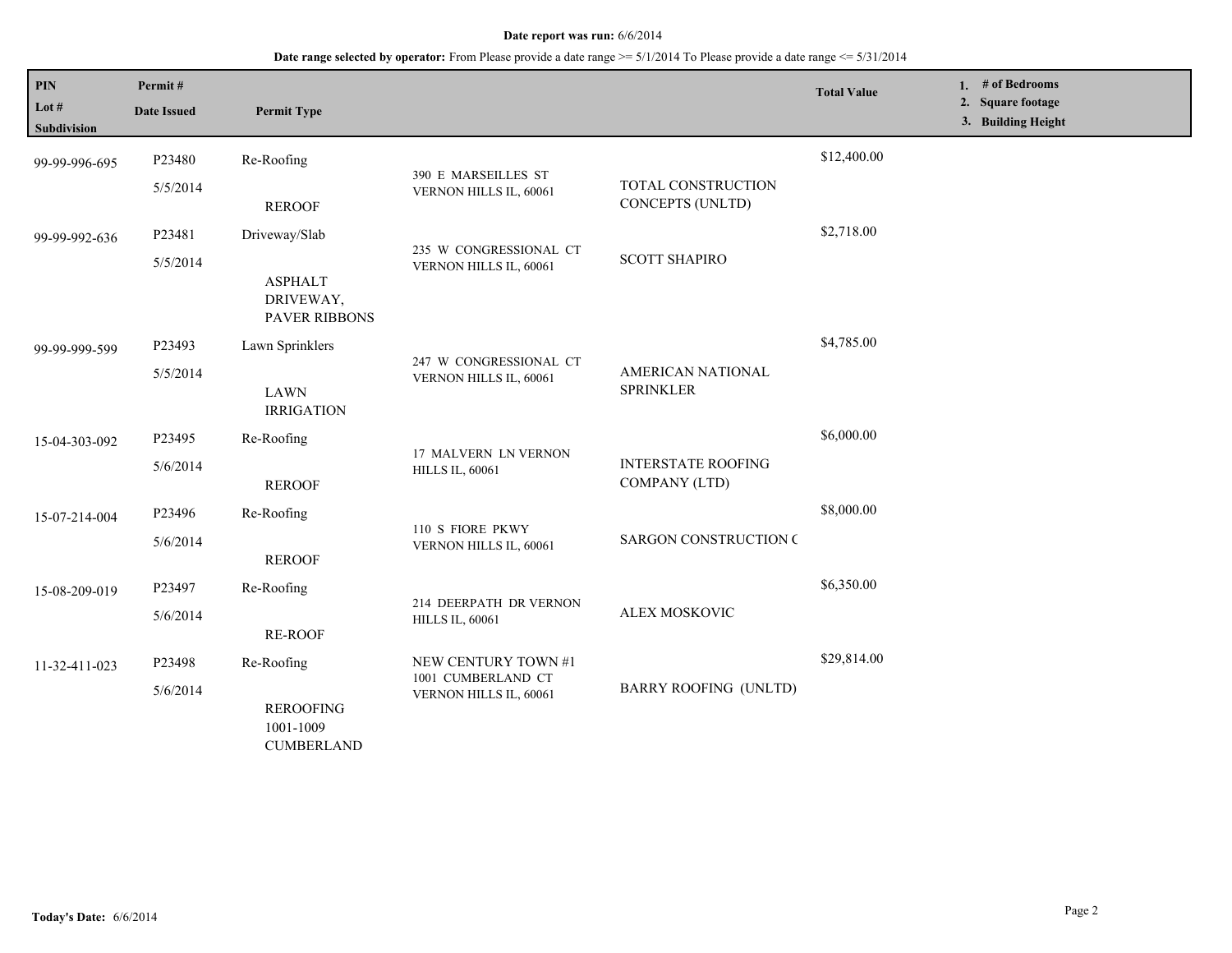| PIN<br>Lot #<br>Subdivision | Permit#<br><b>Date Issued</b> | <b>Permit Type</b>                                                                                                      |                                                |                                            | <b>Total Value</b> | 1. $#$ of Bedrooms<br>2. Square footage<br>3. Building Height |
|-----------------------------|-------------------------------|-------------------------------------------------------------------------------------------------------------------------|------------------------------------------------|--------------------------------------------|--------------------|---------------------------------------------------------------|
| 15-08-401-086               | P23500<br>5/6/2014            | Misc. Residential<br><b>REMODEL</b><br>KITCHEN:<br><b>REMOVE WALL</b><br>B/T DR & KIT; ADD<br>NEW WALL B/T DR<br>$&$ LR | 201 NOBLE CIR VERNON<br><b>HILLS IL, 60061</b> | JOHN MCNALLY                               | \$25,000.00        |                                                               |
| 15-04-103-003               | P23501<br>5/6/2014            | Fence<br><b>FENCE</b>                                                                                                   | 502 ARLINGTON CT<br>VERNON HILLS IL, 60061     | <b>ACTION FENCE COMPANY</b>                | \$3,700.00         |                                                               |
| 15-04-307-005               | P23503<br>5/7/2014            | Re-Roofing<br>Siding<br><b>RE-ROOF &amp; SIDING</b>                                                                     | 9 BEDFORD DR VERNON<br><b>HILLS IL, 60061</b>  | REBEL EXTERIORS, INC                       | \$20,720.00        |                                                               |
| 15-04-103-012               | P23504<br>5/7/2014            | Driveway/Slab<br>2' DRIVEWAY AND<br><b>GARAGE FLOOR</b><br><b>REPLACEMENT</b>                                           | 501 ARLINGTON CT<br>VERNON HILLS IL, 60061     | <b>BAALA RAMALINGAM</b>                    | \$2,800.00         |                                                               |
| 99-99-993-785               | P23505<br>5/7/2014            | Deck<br><b>REMOVE AND</b><br><b>REBUILD</b><br><b>BALCONY</b>                                                           | 341 PIERCE CT VERNON<br><b>HILLS IL, 60061</b> | <b>AMRON MAINTENANCE</b><br>SERVICES, INC. | \$2,300.00         |                                                               |
| 99-99-990-089               | P23506<br>5/7/2014            | Deck<br><b>REMOVE AND</b><br><b>REPLACE</b><br><b>BALCONY</b>                                                           | 1000 HAYES CT VERNON<br><b>HILLS IL, 60061</b> | <b>AMRON MAINTENANCE</b><br>SERVICES, INC. | \$2,300.00         |                                                               |
| 99-99-991-905               | P23507<br>5/7/2014            | Furnace<br>Air<br><b>FURNACE AND A/C</b>                                                                                | 1937 N OLYMPIC DR<br>VERNON HILLS IL, 60061    | <b>FOUR SEASONS INC</b>                    | \$10,000.00        |                                                               |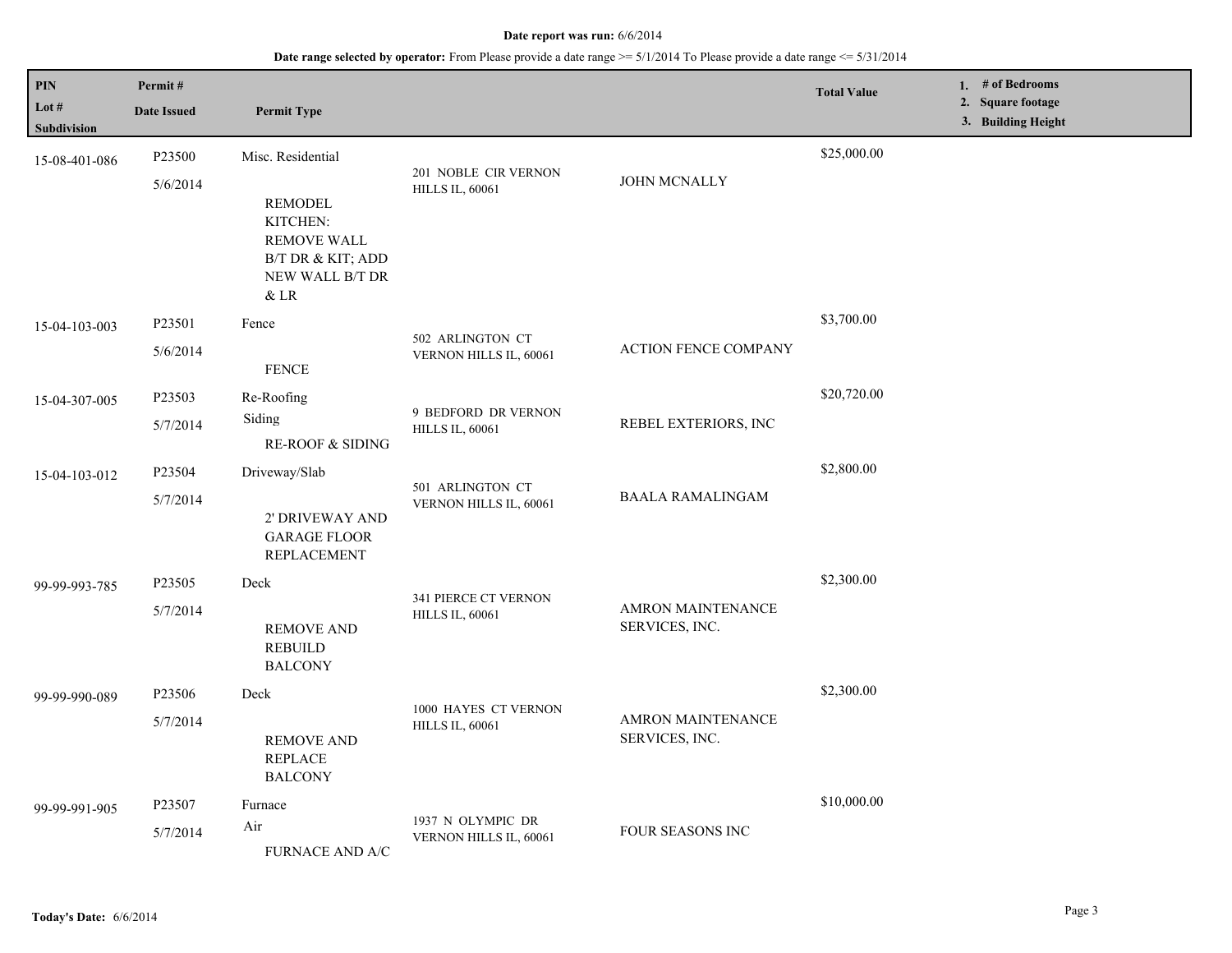| <b>PIN</b><br>Lot $#$<br>Subdivision | Permit#<br><b>Date Issued</b> | <b>Permit Type</b>                                     |                                                  |                        | <b>Total Value</b> |    | 1. # of Bedrooms<br>2. Square footage<br>3. Building Height |
|--------------------------------------|-------------------------------|--------------------------------------------------------|--------------------------------------------------|------------------------|--------------------|----|-------------------------------------------------------------|
| 15-09-110-011                        | P23508                        | Air Conditioning                                       |                                                  |                        | \$3,665.00         |    |                                                             |
|                                      | 5/7/2014                      | A/C ONLY                                               | 381 S OLD CREEK RD<br>VERNON HILLS IL, 60061     | FOUR SEASONS INC       |                    |    |                                                             |
| 99-99-101-650                        | P23510                        | Multi-Family New                                       |                                                  |                        | \$140,400.00       |    | 3.0                                                         |
|                                      | 5/8/2014                      |                                                        | 950 RED OAK CIR VERNON<br><b>HILLS IL, 60061</b> | <b>KINZIE BUILDERS</b> |                    | 2. | 1,800.00                                                    |
| THE OAKS                             |                               | ROWHOME: 3 BR,<br>2.5 BTH "H" END<br><b>UNIT</b>       |                                                  |                        |                    | 3. | 28.10                                                       |
| 99-99-101-651                        | P23511                        | Multi-Family New                                       |                                                  |                        | \$115,986.00       |    | 2.0                                                         |
|                                      | 5/8/2014                      |                                                        | 952 RED OAK CIR VERNON                           | <b>KINZIE BUILDERS</b> |                    |    | 2. 1,487.00                                                 |
| THE OAKS                             |                               | ROWHOME: 2 BR,<br>2.5 BTH, "G"<br><b>INTERIOR UNIT</b> | <b>HILLS IL, 60061</b>                           |                        |                    |    | 3. 28.10                                                    |
| 99-99-101-652                        | P23512                        | Multi-Family New                                       |                                                  |                        | \$115,986.00       |    | 2.0                                                         |
|                                      | 5/8/2014                      |                                                        | 954 RED OAK CIR VERNON                           | <b>KINZIE BUILDERS</b> |                    |    | 2. 1,487.00                                                 |
| THE OAKS                             |                               | ROWHOME: 2 BR,<br>2.5 BTH, "G"<br><b>INTERIOR UNIT</b> | <b>HILLS IL, 60061</b>                           |                        |                    |    | 3. 28.10                                                    |
| 99-99-101-653                        | P23513                        | Multi-Family New                                       |                                                  |                        | \$115,986.00       |    | 2.0                                                         |
|                                      | 5/8/2014                      |                                                        | 956 RED OAK CIR VERNON                           | <b>KINZIE BUILDERS</b> |                    | 2. | 1,487.00                                                    |
| THE OAKS                             |                               | ROWHOME: 2 BR,<br>2.5 BTH, "G"<br><b>INTERIOR UNIT</b> | <b>HILLS IL, 60061</b>                           |                        |                    |    | 3. 28.10                                                    |
| 99-99-101-654                        | P23514                        | Multi-Family New                                       |                                                  |                        | \$140,400.00       |    | 3.0                                                         |
|                                      | 5/8/2014                      |                                                        | 958 RED OAK CIR VERNON                           | <b>KINZIE BUILDERS</b> |                    | 2. | 1,800.00                                                    |
| THE OAKS                             |                               | ROWHOME: 3 BR,<br>2.5 BTH, "H" END<br><b>UNIT</b>      | <b>HILLS IL, 60061</b>                           |                        |                    |    | 3. 28.10                                                    |
| 99-99-101-659                        | P23515                        | Multi-Family New                                       |                                                  |                        | \$140,400.00       |    | 3.0                                                         |
|                                      | 5/8/2014                      |                                                        | 960 RED OAK CIR VERNON<br><b>HILLS IL, 60061</b> | <b>KINZIE BUILDERS</b> |                    | 2. | 1,800.00                                                    |
| THE OAKS                             |                               | ROWHOME: 3 BR,<br>2.5 BTH, "H" END<br><b>UNIT</b>      |                                                  |                        |                    |    | 3. 28.10                                                    |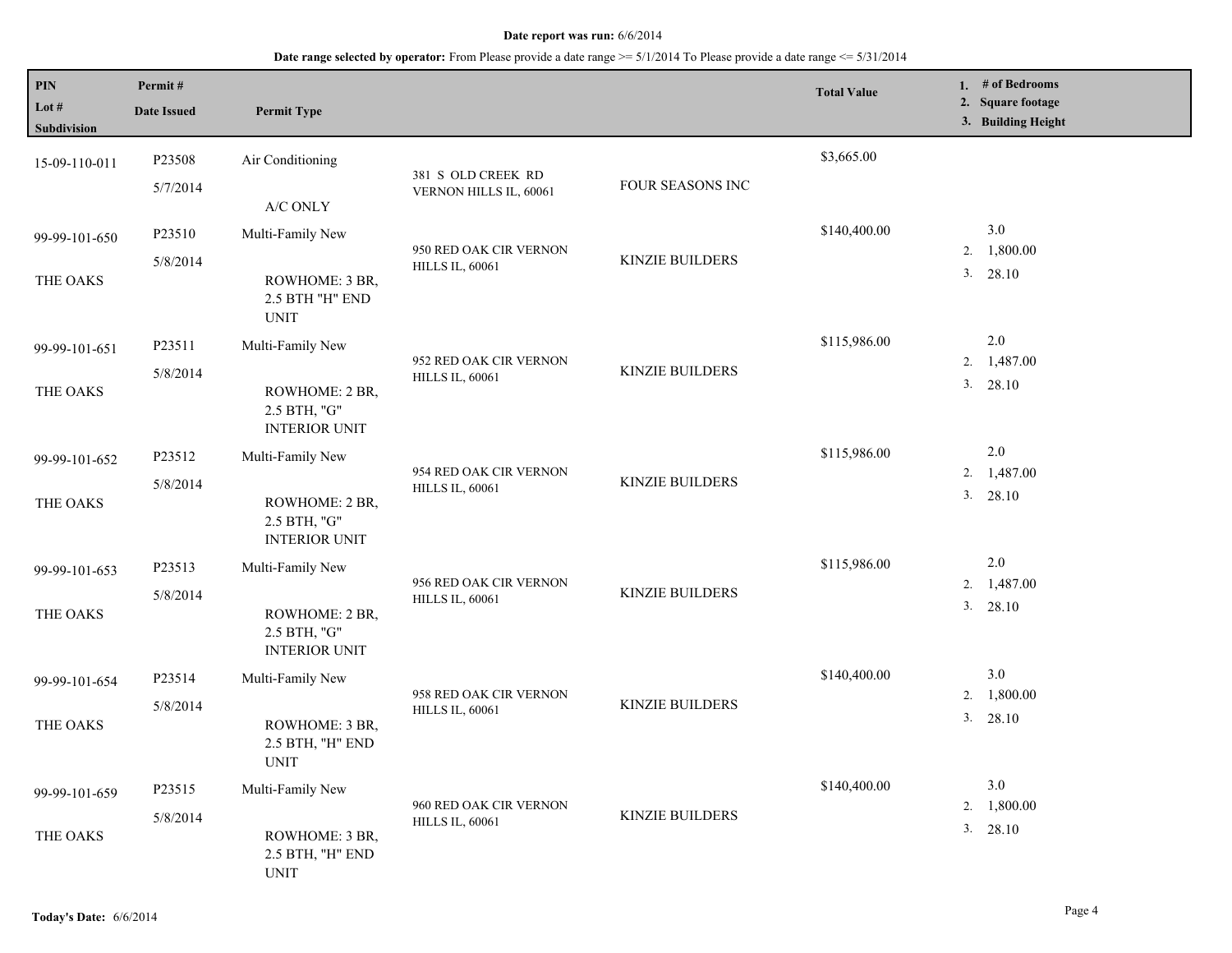| PIN<br>Lot $#$<br>Subdivision | Permit#<br><b>Date Issued</b> | <b>Permit Type</b>                                     |                                                  |                        | <b>Total Value</b> |          | 1. # of Bedrooms<br>2. Square footage<br>3. Building Height |
|-------------------------------|-------------------------------|--------------------------------------------------------|--------------------------------------------------|------------------------|--------------------|----------|-------------------------------------------------------------|
| 99-99-101-658                 | P23516                        | Multi-Family New                                       |                                                  |                        | \$115,986.00       |          | 2.0                                                         |
| THE OAKS                      | 5/8/2014                      | ROWHOME: 2 BR,<br>2.5 BTH, "G"<br><b>INTERIOR UNIT</b> | 962 RED OAK CIR VERNON<br><b>HILLS IL, 60061</b> | <b>KINZIE BUILDERS</b> |                    | 2.<br>3. | 1,487.00<br>28.10                                           |
| 99-99-101-657                 | P23517                        | Multi-Family New                                       |                                                  |                        | \$115,986.00       |          | 2.0                                                         |
| THE OAKS                      | 5/8/2014                      | ROWHOME: 2 BR,<br>2.5 BTH, "G"<br><b>INTERIOR UNIT</b> | 964 RED OAK CIR VERNON<br><b>HILLS IL, 60061</b> | <b>KINZIE BUILDERS</b> |                    | 2.<br>3. | 1,487.00<br>28.10                                           |
| 99-99-101-656                 | P23518                        | Multi-Family New                                       |                                                  |                        | \$115,986.00       |          | 2.0                                                         |
| THE OAKS                      | 5/8/2014                      | ROWHOME: 2 BR,<br>2.5 BTH, "G"<br><b>INTERIOR UNIT</b> | 966 RED OAK CIR VERNON<br><b>HILLS IL, 60061</b> | <b>KINZIE BUILDERS</b> |                    | 2.<br>3. | 1,487.00<br>28.10                                           |
| 99-99-101-655                 | P23519                        | Multi-Family New                                       |                                                  |                        | \$140,400.00       |          | 3.0                                                         |
| THE OAKS                      | 5/8/2014                      | ROWHOME: 3 BR,<br>2.5 BTH, "H" END<br><b>UNIT</b>      | 968 RED OAK CIR VERNON<br><b>HILLS IL, 60061</b> | <b>KINZIE BUILDERS</b> |                    | 2.<br>3. | 1,800.00<br>28.10                                           |
| 99-99-101-670                 | P23520                        | Multi-Family New                                       |                                                  |                        | \$140,400.00       |          | 3.0                                                         |
| THE OAKS                      | 5/8/2014                      | ROWHOME: 3 BR,<br>2.5 BTH, "H" END<br><b>UNIT</b>      | 963 RED OAK CIR VERNON<br><b>HILLS IL, 60061</b> | <b>KINZIE BUILDERS</b> |                    | 2.       | 1,800.00<br>3. 28.10                                        |
| 99-99-101-669                 | P23521                        | Multi-Family New                                       |                                                  |                        | \$115,986.00       |          | 2.0                                                         |
| THE OAKS                      | 5/8/2014                      | ROWHOME: 2 BR,<br>2.5 BTH, "G"<br><b>INTERIOR UNIT</b> | 965 RED OAK CIR VERNON<br><b>HILLS IL, 60061</b> | <b>KINZIE BUILDERS</b> |                    | 2.<br>3. | 1,487.00<br>28.10                                           |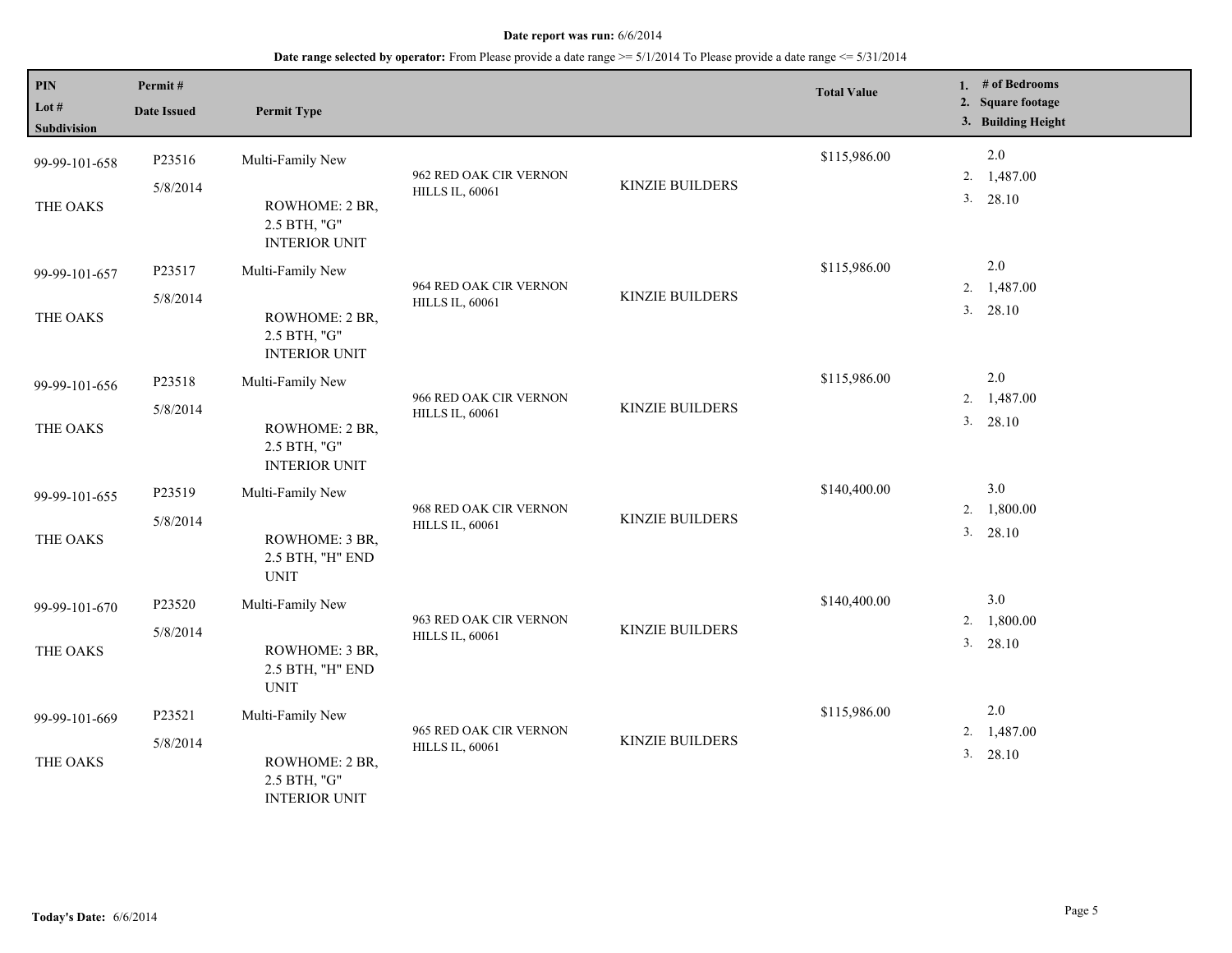| PIN<br>Lot $#$<br>Subdivision | Permit#<br><b>Date Issued</b> | <b>Permit Type</b>                                                                                                                                        |                                                                        |                        | <b>Total Value</b> |          | 1. # of Bedrooms<br>2. Square footage<br>3. Building Height |
|-------------------------------|-------------------------------|-----------------------------------------------------------------------------------------------------------------------------------------------------------|------------------------------------------------------------------------|------------------------|--------------------|----------|-------------------------------------------------------------|
| 99-99-101-668<br>THE OAKS     | P23522<br>5/8/2014            | Multi-Family New<br>ROWHOME: 2 BR,<br>2.5 BTH, "G"                                                                                                        | 967 RED OAK CIR VERNON<br><b>HILLS IL, 60061</b>                       | <b>KINZIE BUILDERS</b> | \$115,986.00       | 2.<br>3. | 2.0<br>1,487.00<br>28.10                                    |
| 99-99-101-667<br>THE OAKS     | P23523<br>5/8/2014            | <b>INTERIOR UNIT</b><br>Multi-Family New<br>ROWHOME: 2 BR,<br>2.5 BTH, "G"<br><b>INTERIOR UNIT</b>                                                        | 969 RED OAK CIR VERNON<br><b>HILLS IL, 60061</b>                       | <b>KINZIE BUILDERS</b> | \$115,986.00       | 2.       | $2.0\,$<br>1,487.00<br>3. 28.10                             |
| 99-99-101-666<br>THE OAKS     | P23524<br>5/8/2014            | Multi-Family New<br>ROWHOME: 3 BR,<br>2.5 BTH, "H" END<br><b>UNIT</b>                                                                                     | 971 RED OAK CIR VERNON<br><b>HILLS IL, 60061</b>                       | <b>KINZIE BUILDERS</b> | \$140,400.00       | 2.<br>3. | 3.0<br>1,800.00<br>28.10                                    |
| 99-99-101-649<br>THE OAKS     | P23525<br>5/8/2014            | Multi-Family New<br>32 UNIT APT<br>BLDG: 22 1-BR, 10<br>$2-BR$<br>(4 A'S, 12 B'S, 2 C'S,<br>4 D'S, 6 E'S, 4 F'S)                                          | THE OAKS APARTMENTS<br>970 HONEYLOCUST LN<br>VERNON HILLS IL, 60061    | <b>KINZIE BUILDERS</b> | \$2,890,000.00     |          | 3. 30.83                                                    |
| 99-99-101-644<br>THE OAKS     | P23526<br>5/8/2014            | Multi-Family New<br>32 UNIT APT<br><b>BLDG: 22 1-BR</b><br><b>UNITS, 10 2-BR</b><br><b>UNITS</b><br>(4 A'S, 12 B'S, 2 C'S,<br>4 D'S, 6 E'S, AND 4<br>F'S) | THE OAKS APARTMENTS<br>99 OAK LEAF LN VERNON<br><b>HILLS IL, 60061</b> | <b>KINZIE BUILDERS</b> | \$2,890,000.00     |          | 3. 30.83                                                    |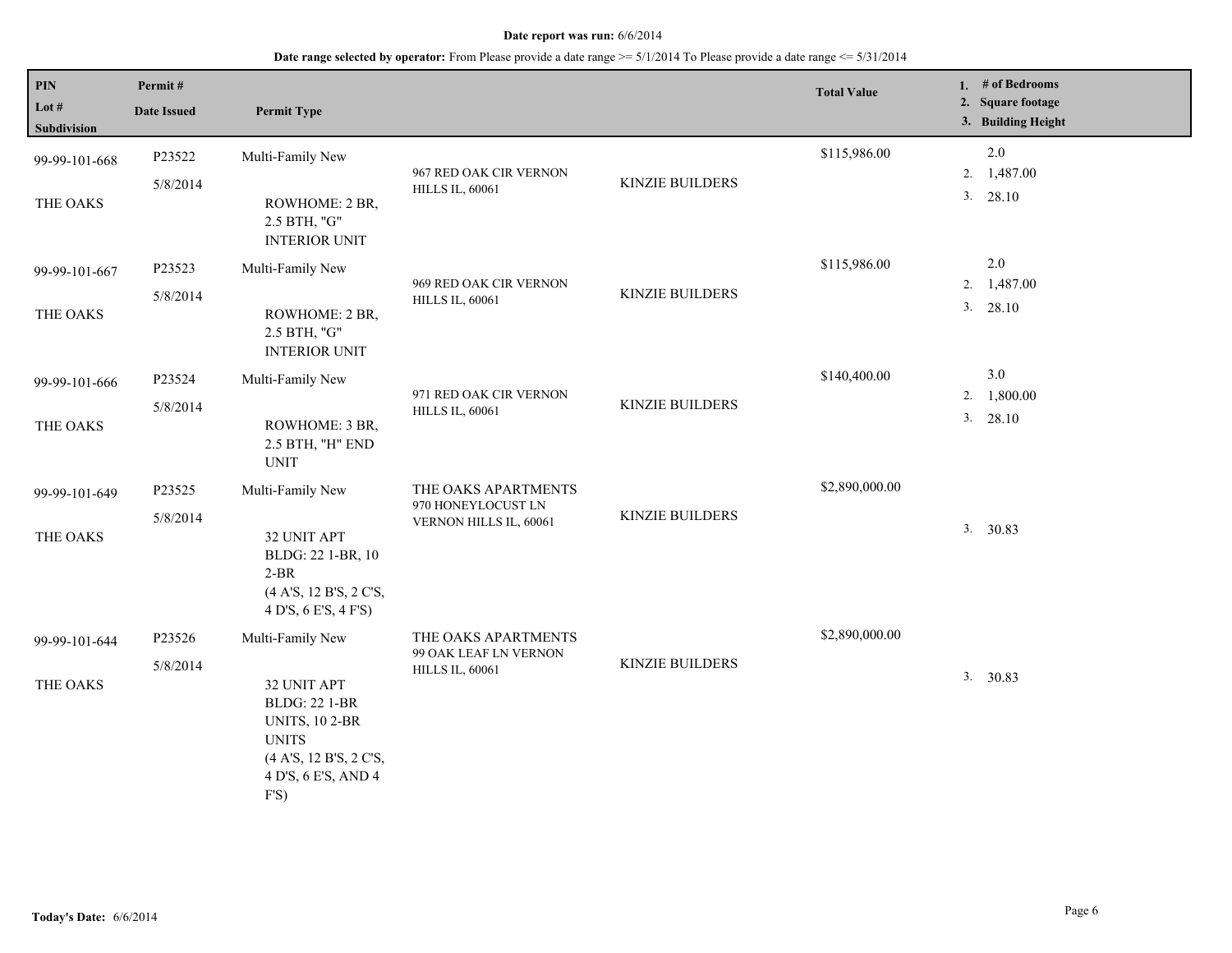| PIN<br>Lot #<br>Subdivision | Permit#<br><b>Date Issued</b> | <b>Permit Type</b>                                                                                                              |                                                  |                        | <b>Total Value</b> |    | 1. $#$ of Bedrooms<br>2. Square footage<br>3. Building Height |
|-----------------------------|-------------------------------|---------------------------------------------------------------------------------------------------------------------------------|--------------------------------------------------|------------------------|--------------------|----|---------------------------------------------------------------|
| 99-99-101-648               | P23527                        | Multi-Family New                                                                                                                | THE OAKS APARTMENTS<br>949 HONEYLOCUST LN        |                        | \$2,890,000.00     |    |                                                               |
| THE OAKS                    | 5/8/2014                      | 32 UNIT APT<br><b>BLDG: 22 1-BR</b><br><b>UNITS, 10 2-BR</b><br>UNITS;<br>(4 A'S, 12 B'S, 2 C'S,<br>4 D'S, 6 E'S, AND 4<br>F'S) | VERNON HILLS IL, 60061                           | <b>KINZIE BUILDERS</b> |                    |    | 3. 30.83                                                      |
| 15-07-209-022               | P23528<br>5/8/2014            | Private Sidewalk<br>Patio<br><b>FRONT</b><br>WALKWAY,<br>PORCH, REAR<br>CONCRETE UNDER<br><b>DECK</b>                           | 256 S THORNE GROVE DR<br>VERNON HILLS IL, 60061  | <b>SAPAN SHROFF</b>    | \$2,000.00         |    |                                                               |
| 99-99-101-660               | P23529                        | Multi-Family New                                                                                                                | 951 RED OAK CIR VERNON                           |                        | \$140,400.00       | 2. | 3.0<br>1,800.00                                               |
| THE OAKS                    | 5/8/2014                      | ROWHOME: 3 BR,<br>2.5 BTH, "H" END<br><b>UNIT</b>                                                                               | <b>HILLS IL, 60061</b>                           | <b>KINZIE BUILDERS</b> |                    |    | 3. 28.10                                                      |
| 99-99-101-661               | P23530                        | Multi-Family New                                                                                                                |                                                  |                        | \$115,986.00       | 2. | 2.0<br>1,487.00                                               |
| THE OAKS                    | 5/8/2014                      | ROWHOME: 2 BR,<br>2.5 BTH, "G"<br><b>INTERIOR UNIT</b>                                                                          | 953 RED OAK CIR VERNON<br><b>HILLS IL, 60061</b> | <b>KINZIE BUILDERS</b> |                    |    | 3. 28.10                                                      |
| 99-99-101-662               | P23531                        | Multi-Family New                                                                                                                |                                                  |                        | \$115,986.00       |    | 2.0                                                           |
| THE OAKS                    | 5/8/2014                      | ROWHOME: 2 BR,<br>2.5 BTH, "G"<br><b>INTERIOR UNIT</b>                                                                          | 955 RED OAK CIR VERNON<br><b>HILLS IL, 60061</b> | <b>KINZIE BUILDERS</b> |                    | 2. | 1,487.00<br>3. 28.10                                          |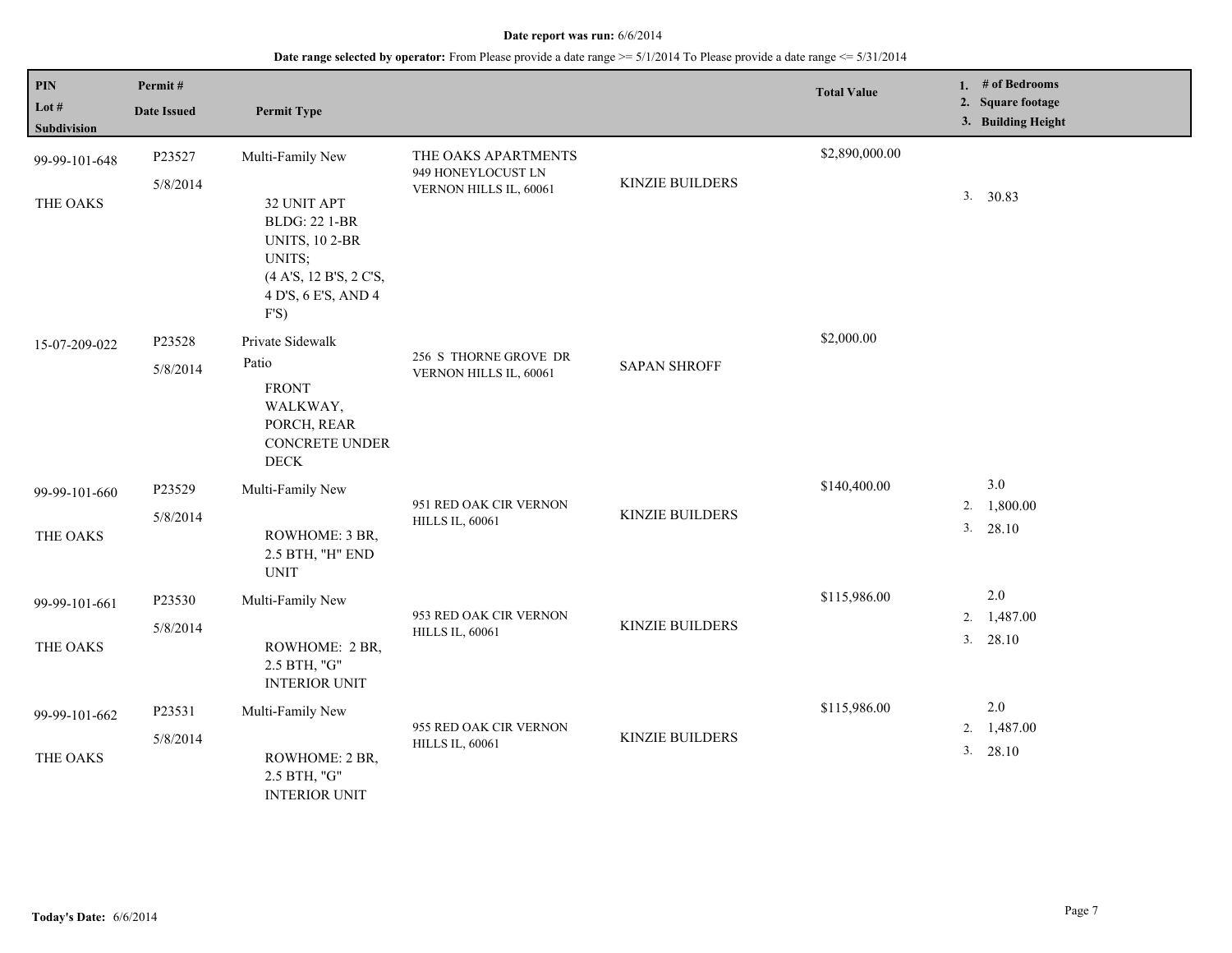| $\overline{PIN}$<br>Lot $#$<br>Subdivision | Permit#<br><b>Date Issued</b> | <b>Permit Type</b>                                                                                                                               |                                                  |                                   | <b>Total Value</b> |          | 1. # of Bedrooms<br>2. Square footage<br>3. Building Height |
|--------------------------------------------|-------------------------------|--------------------------------------------------------------------------------------------------------------------------------------------------|--------------------------------------------------|-----------------------------------|--------------------|----------|-------------------------------------------------------------|
| 99-99-101-663<br>THE OAKS                  | P23532<br>5/8/2014            | Multi-Family New<br>ROWHOME: 2 BR,<br>2.5 BTH, "G"<br><b>INTERIOR UNIT</b>                                                                       | 957 RED OAK CIR VERNON<br><b>HILLS IL, 60061</b> | <b>KINZIE BUILDERS</b>            | \$115,986.00       | 2.<br>3. | $2.0\,$<br>1,487.00<br>28.10                                |
| 99-99-101-664<br>THE OAKS                  | P23533<br>5/8/2014            | Multi-Family New<br>ROWHOME: 2 BR,<br>2.5 BTH, "G"<br><b>INTERIOR UNIT</b>                                                                       | 959 RED OAK CIR VERNON<br><b>HILLS IL, 60061</b> | <b>KINZIE BUILDERS</b>            | \$115,986.00       | 2.       | 2.0<br>1,487.00<br>3. 28.10                                 |
| 99-99-101-665<br>THE OAKS                  | P23534<br>5/8/2014            | Multi-Family New<br>ROWHOME: 3 BR,<br>2.5 BTH, "H" END<br><b>UNIT</b>                                                                            | 961 RED OAK CIR VERNON<br><b>HILLS IL, 60061</b> | KINZIE BUILDERS                   | \$140,400.00       | 2.<br>3. | 3.0<br>1,800.00<br>28.10                                    |
| 11-32-411-004                              | P23536<br>5/9/2014            | Air Conditioning<br>$\ensuremath{\mathsf{A}}\xspace/\ensuremath{\mathsf{C}}\xspace$                                                              | 1028 CUMBERLAND CT<br>VERNON HILLS IL, 60061     | LAKE COUNTY HVAC                  | \$2,700.00         |          |                                                             |
| 99-99-101-087<br>$5 - 1$<br>BLDG 5, UNIT 1 | P23538<br>5/9/2014            | Multi-Family New<br><b>MODEL C: 3 BR, 2.5</b><br><b>BATH TH</b><br><b>FOUNDATION</b><br><b>ONLY ISSUED</b><br>5/9/2014; FULL<br>PERMIT 5/28/2014 | 1008 GREEN MEADOW<br>VERNON HILLS IL, 60061      | $5 - 1$<br>NORTH SHORE PROPERTY I | \$125,000.00       |          | 3.0<br>$2. \quad 2,526.00$<br>3. 28.00                      |
| 99-99-101-088<br>$5 - 2$<br>BLDG 5, UNIT 2 | P23539<br>5/9/2014            | Multi-Family New<br>MODEL C: $3 BR$ , $2.5$<br><b>BATH TH</b><br><b>FOUNDATION</b><br><b>ONLY ISSUED</b><br>5/9/2014; FULL<br>PERMIT 5/28/2014   | 1010 GREEN MEADOW<br>VERNON HILLS IL, 60061      | $5 - 2$<br>NORTH SHORE PROPERTY I | \$125,000.00       | 2.<br>3. | 3.0<br>2,526.00<br>28.00                                    |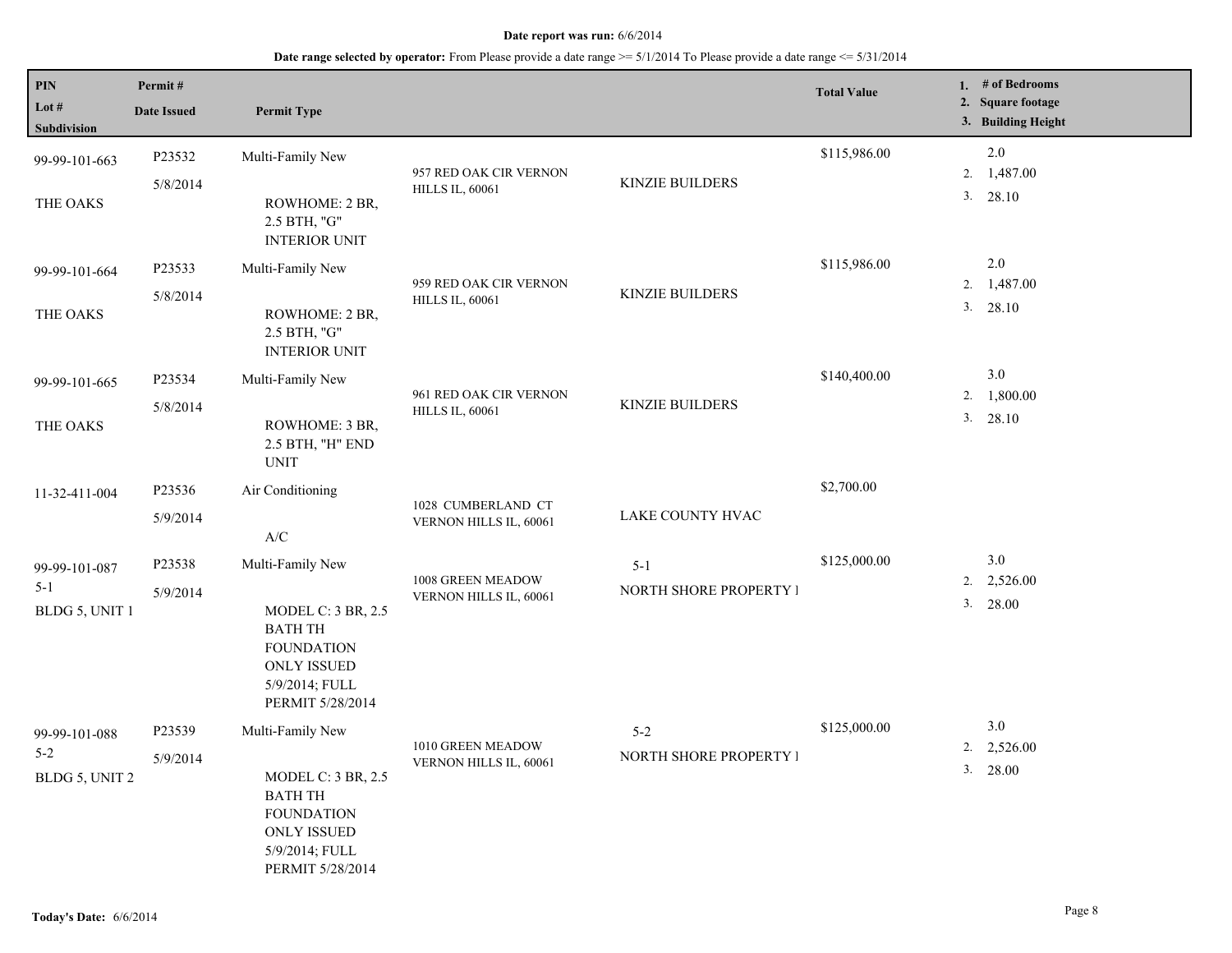| <b>PIN</b><br>Lot $#$<br>Subdivision   | Permit#<br><b>Date Issued</b> | <b>Permit Type</b>                                           |                                                |                                        | <b>Total Value</b> | 1. # of Bedrooms<br>2. Square footage<br>3. Building Height |
|----------------------------------------|-------------------------------|--------------------------------------------------------------|------------------------------------------------|----------------------------------------|--------------------|-------------------------------------------------------------|
| 15-06-402-007                          | P23541<br>5/12/2014           | Furnace                                                      | 257 N SOUTHFIELD DR                            | ALLIED AIR CONDITIONING                | \$2,000.00         |                                                             |
|                                        |                               | <b>FURNACE</b>                                               | VERNON HILLS IL, 60061                         | <b>HEATING</b>                         |                    |                                                             |
| 99-99-991-648                          | P23542                        | Re-Roofing                                                   | 1631 N CYPRESS POINTE DR                       |                                        | \$10,000.00        |                                                             |
|                                        | 5/12/2014                     | <b>REROOF</b>                                                | VERNON HILLS IL, 60061                         | TOTAL CONSTRUCTION<br>CONCEPTS (UNLTD) |                    |                                                             |
| 15-05-424-004                          | P23543                        | Fence                                                        |                                                |                                        | \$2,400.00         |                                                             |
|                                        | 5/12/2014                     | <b>FENCE</b>                                                 | 334 ALBERT DR VERNON<br><b>HILLS IL, 60061</b> | ARNULFO SERVIN                         |                    | 3.600                                                       |
| 99-99-100-331                          | P23546                        | Furnace                                                      |                                                | LOT <sub>44</sub>                      | \$14,708.00        |                                                             |
| LOT 44<br><b>GREGG'S LANDING POD E</b> | 5/13/2014                     | Air<br><b>FURNACE AND A/C</b>                                | 1544 N OAKMONT DR<br>VERNON HILLS IL, 60061    | <b>ENVY HOME SERVICES</b>              |                    |                                                             |
| 15-05-425-020                          | P23547                        | Re-Roofing                                                   |                                                |                                        | \$14,500.00        |                                                             |
|                                        | 5/13/2014                     | Siding<br><b>REROOF &amp; SIDING</b>                         | 308 AQUA CT VERNON<br><b>HILLS IL, 60061</b>   | RJK INC EXTERIORS SOLUT                |                    |                                                             |
| 15-06-401-049                          | P23548                        | Fence                                                        |                                                |                                        | \$2,313.00         |                                                             |
|                                        | 5/13/2014                     | <b>FENCE</b>                                                 | 296 N SOUTHFIELD DR<br>VERNON HILLS IL, 60061  | <b>ARTEAGA FENCE</b>                   |                    | 3. 5.00                                                     |
| 15-06-415-012                          | P23550                        | Fence                                                        | 67 N SOUTHFIELD DR                             |                                        | \$3,000.00         |                                                             |
|                                        | 5/13/2014                     | fence                                                        | VERNON HILLS IL, 60061                         | MICHAEL ANGAROLA                       |                    | 3. 5.00                                                     |
| 99-00-000-479                          | P23551                        | Misc. Residential                                            | 440 E PINE LAKE CIR                            |                                        | \$11,800.00        |                                                             |
|                                        | 5/13/2014                     | <b>INSTALL FOUR (4)</b><br>3 1/2" RESISTANCE<br><b>PIERS</b> | VERNON HILLS IL, 60061                         | <b>ATLAS RESTORATION</b>               |                    |                                                             |
| 99-99-992-031                          | P23552                        | Re-Roofing                                                   |                                                |                                        | \$7,610.00         |                                                             |
|                                        | 5/13/2014                     | <b>REROOF</b>                                                | 202 KNOLLWOOD LN<br>VERNON HILLS IL, 60061     | NYBERG ENTERPRISES INC                 |                    |                                                             |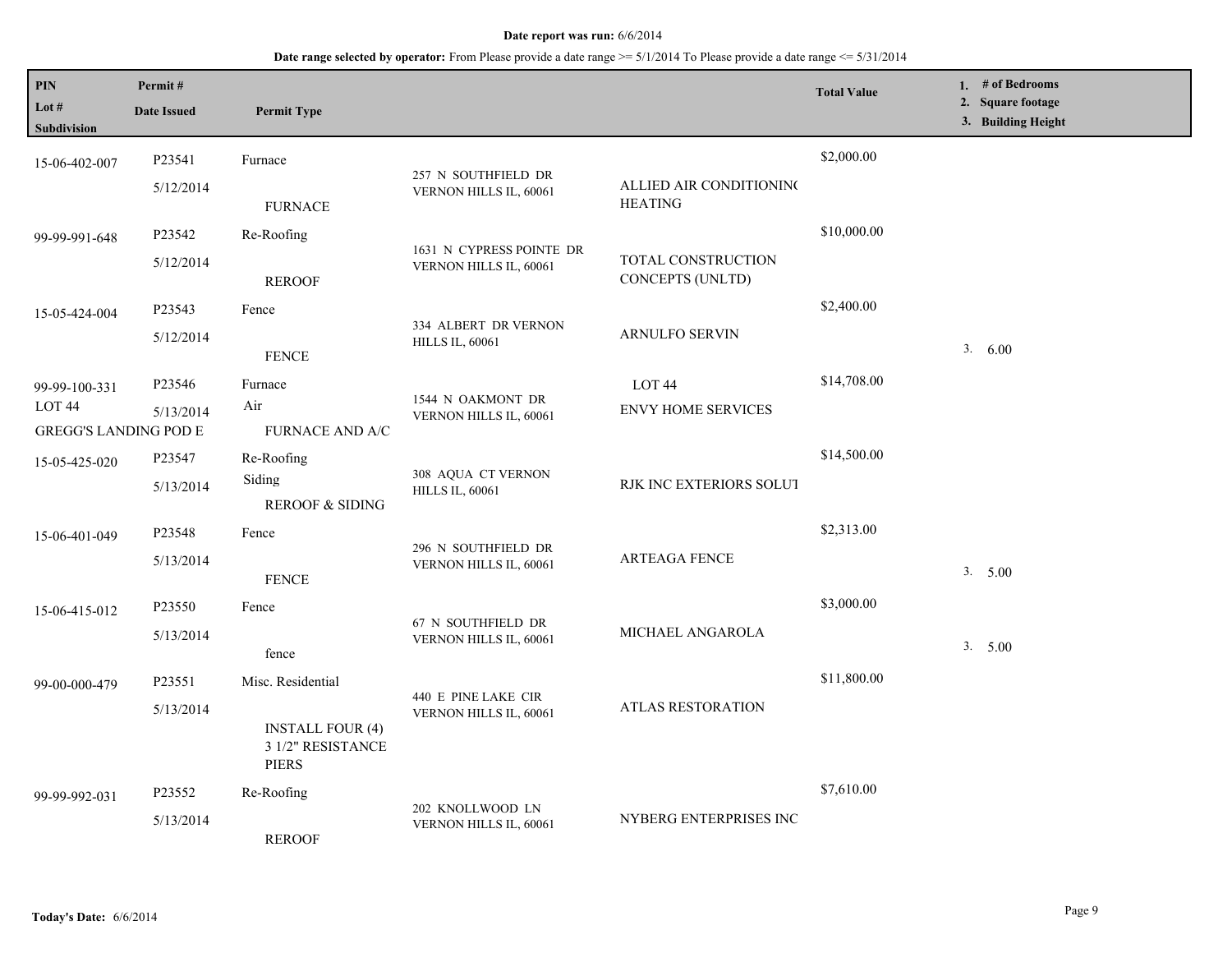| <b>PIN</b><br>Lot $#$<br><b>Subdivision</b> | Permit#<br><b>Date Issued</b> | <b>Permit Type</b>                    |                                                 |                                                    | <b>Total Value</b> | 1. | # of Bedrooms<br>2. Square footage<br>3. Building Height |
|---------------------------------------------|-------------------------------|---------------------------------------|-------------------------------------------------|----------------------------------------------------|--------------------|----|----------------------------------------------------------|
| 99-99-996-702                               | P23554                        | Furnace                               |                                                 |                                                    | \$3,285.00         |    |                                                          |
|                                             | 5/14/2014                     | <b>FURNACE</b>                        | 309 E HURON ST VERNON<br><b>HILLS IL, 60061</b> | <b>FOUR SEASONS INC</b>                            |                    |    |                                                          |
| P23555<br>15-05-424-024                     |                               | Fence                                 |                                                 | <b>RANDY JOHNSON</b>                               | \$1,380.00         |    |                                                          |
|                                             | 5/14/2014                     | <b>FENCE</b>                          | 204 ALBERT DR VERNON<br><b>HILLS IL, 60061</b>  |                                                    |                    |    | 3. 6.00                                                  |
| 15-04-103-012                               | P23556                        | Re-Roofing                            |                                                 |                                                    | \$8,620.00         |    |                                                          |
|                                             | 5/14/2014                     | <b>REROOF</b>                         | 501 ARLINGTON CT<br>VERNON HILLS IL, 60061      | <b>COUNTRYSIDE ROOFING SI</b><br>& WINDOWS (UNLTD) |                    |    |                                                          |
| 15-04-317-003                               | P23560                        | Siding/Soffit/Fascia                  |                                                 |                                                    | \$30,000.00        |    |                                                          |
|                                             | 5/15/2014                     | Re-Roof                               | 311 E SADDLE BACK RD<br>VERNON HILLS IL, 60061  | <b>RCC PLUS</b>                                    |                    |    |                                                          |
|                                             |                               | <b>SIDING AND</b><br><b>REROOF</b>    |                                                 |                                                    |                    |    |                                                          |
| 15-06-407-005                               | P23561                        | Re-Roofing                            | 228 N PONTIAC LN VERNON                         |                                                    | \$7,950.00         |    |                                                          |
|                                             | 5/15/2014                     | <b>RE-ROOF</b>                        | <b>HILLS IL, 60061</b>                          | <b>WALTERS ROOFING</b>                             |                    |    |                                                          |
| 15-06-403-028                               | P23564                        | Driveway/Slab                         |                                                 |                                                    | \$2,200.00         |    |                                                          |
|                                             | 5/16/2014                     | <b>DRIVEWAY</b><br><b>REPLACEMENT</b> | 1068 W WARREN LN<br>VERNON HILLS IL, 60061      | <b>CRAIG A KUMMER</b>                              |                    |    |                                                          |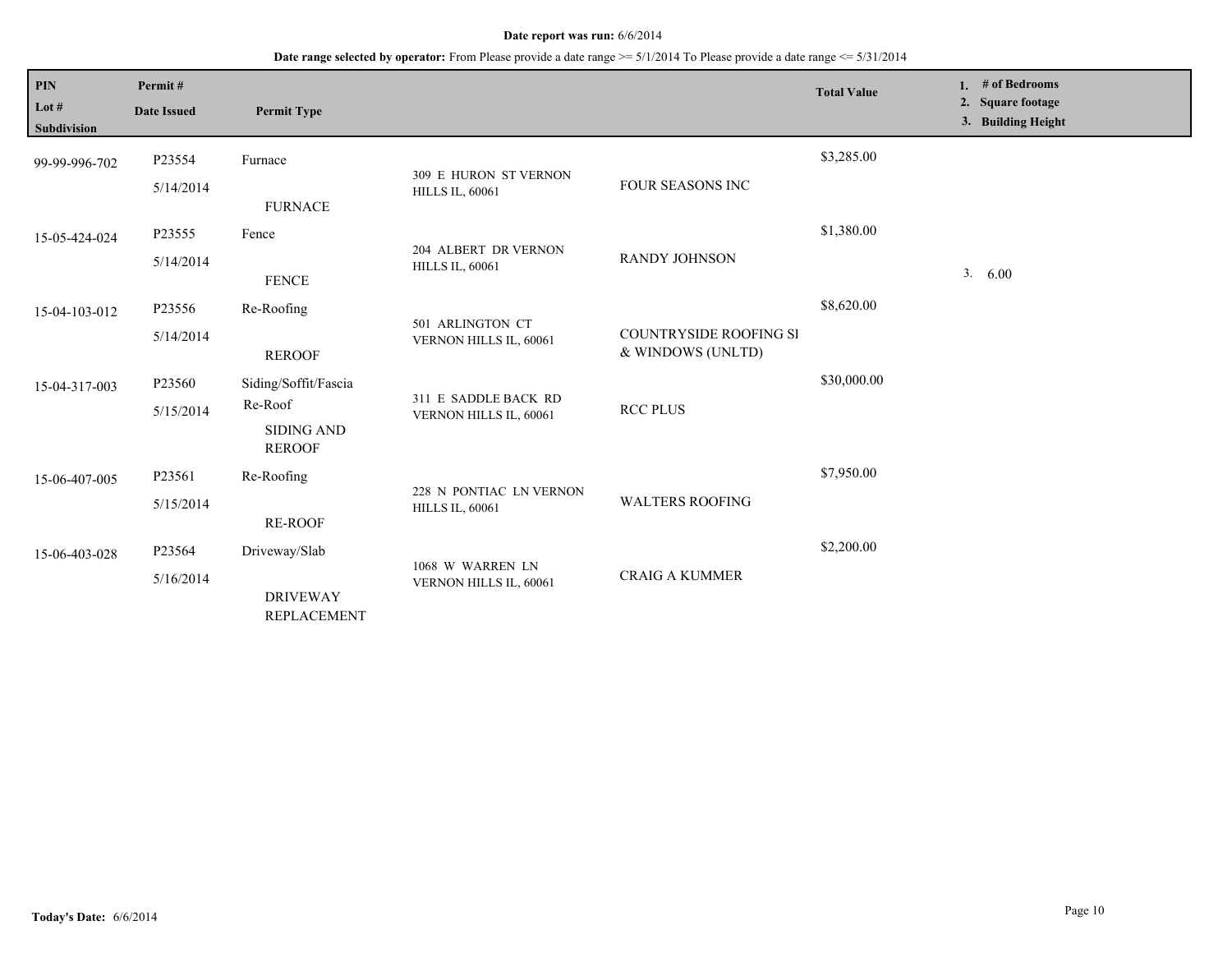| PIN<br>Lot $#$                      | Permit#<br><b>Date Issued</b> | <b>Permit Type</b>                                                                                                                                                                                                                                                                                               |                                                 |                                  | <b>Total Value</b> | 1. # of Bedrooms<br>2. Square footage |  |
|-------------------------------------|-------------------------------|------------------------------------------------------------------------------------------------------------------------------------------------------------------------------------------------------------------------------------------------------------------------------------------------------------------|-------------------------------------------------|----------------------------------|--------------------|---------------------------------------|--|
| <b>Subdivision</b><br>15-04-105-004 | P23565<br>5/16/2014           | Misc. Residential<br>Deck<br><b>KITCHEN</b><br>REMODEL,<br><b>BATHROOM</b><br><b>REMODEL</b><br>(REMOVE 1ST FL<br>PR AND ADD 1ST<br>FL FULL BATHRM),<br>ROOF UPGRADE<br>(CHANGE TRUSSES<br><b>TO</b><br><b>ACCOMMODATE</b><br><b>VAULTED</b><br>CEILING), ADD<br>SKYLIGHTS,<br><b>RELOCATE</b><br>LDRY/MECHANICA | 7 WARRINGTON RD<br>VERNON HILLS IL, 60061       | FINISH CARPENTRY, INC            | \$30,600.00        | 3. Building Height                    |  |
| 99-99-996-056                       | P23567<br>5/19/2014           | LS TO BSMT, ADD<br><b>DECK</b><br>Misc. Residential<br>BLDG: 902-914;<br><b>REMOVAL OF</b><br>EXISTING BRICK,<br><b>INSTALLATION</b><br>OF WATER<br>PROOFING, NEW<br><b>BRICK</b>                                                                                                                                | 902 SPARTA CT VERNON<br><b>HILLS IL, 60061</b>  | PRO HOME 1, INC                  | \$100,000.00       |                                       |  |
| 15-05-420-002                       | P23568<br>5/19/2014           | Siding/Soffit/Fascia<br><b>SIDING</b>                                                                                                                                                                                                                                                                            | 217 AUGUSTA DR VERNON<br><b>HILLS IL, 60061</b> | SENTRY RESTORATIONS, II<br>(LTD) | \$11,994.00        |                                       |  |
| 15-05-420-002                       | P23569<br>5/19/2014           | Re-Roofing<br><b>REROOF</b>                                                                                                                                                                                                                                                                                      | 217 AUGUSTA DR VERNON<br><b>HILLS IL, 60061</b> | SENTRY RESTORATIONS, II<br>(LTD) | \$3,598.00         |                                       |  |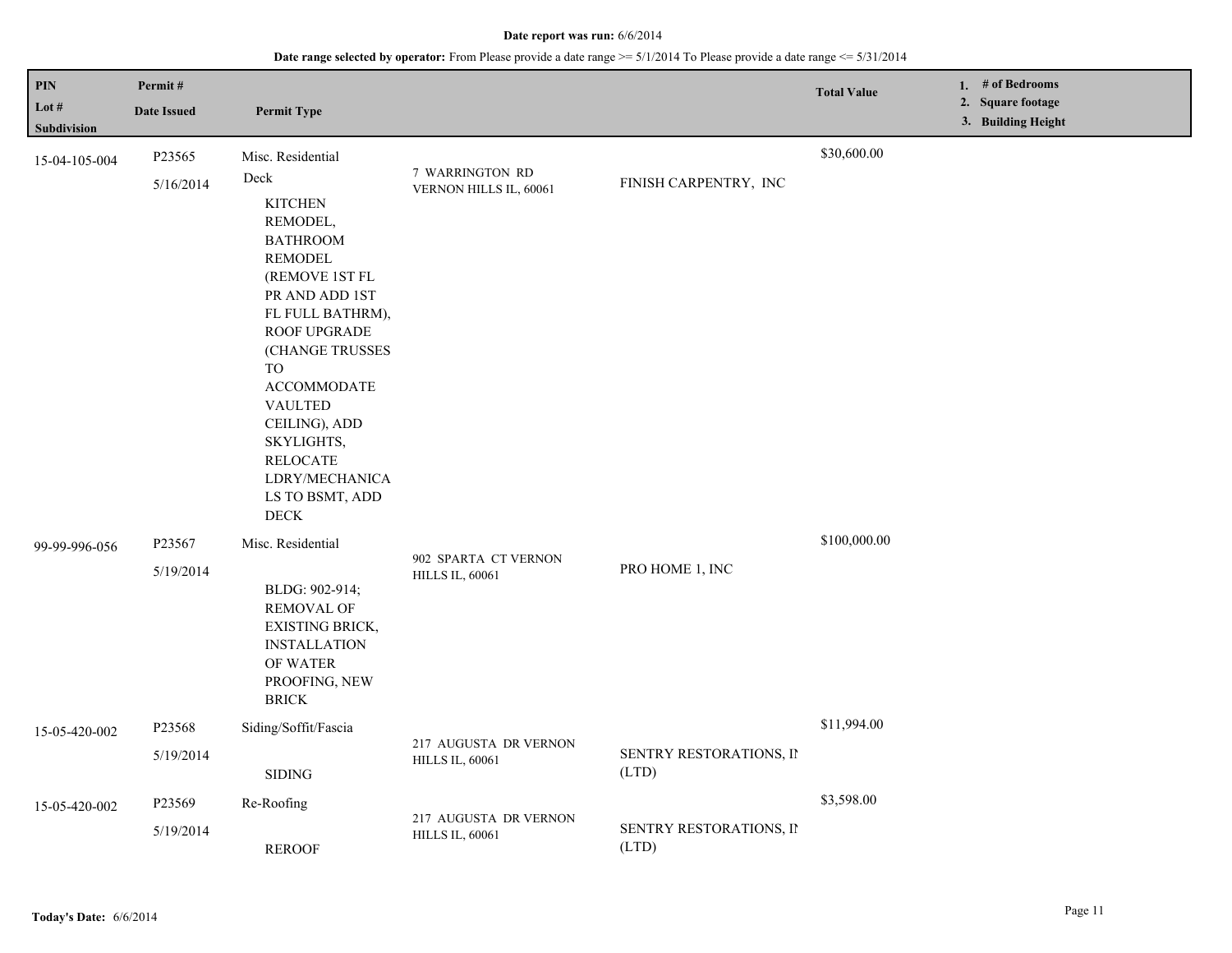| PIN<br>Lot $#$<br><b>Subdivision</b>                 | Permit#<br><b>Date Issued</b> | <b>Permit Type</b>                                                                 |                                                  |                                     | <b>Total Value</b> | 1. $#$ of Bedrooms<br>2. Square footage<br>3. Building Height |
|------------------------------------------------------|-------------------------------|------------------------------------------------------------------------------------|--------------------------------------------------|-------------------------------------|--------------------|---------------------------------------------------------------|
| 15-04-313-001                                        | P23570<br>5/19/2014           | Driveway/Slab<br>Patio<br>Sidewalk<br>DRIVEWAY,<br>FRONT WALK,<br>SIDE WALK, PATIO | 1 ST. IVES LN VERNON<br><b>HILLS IL, 60061</b>   | RAISING CHICAGO'S CONCI             | \$7,600.00         |                                                               |
| 99-99-101-647<br>THE OAKS                            | P23571<br>5/19/2014           | Fire Sprinklers<br>FIRE SPRINKLER                                                  | 111 OAK LEAF LN VERNON<br><b>HILLS IL, 60061</b> | NOVA FIRE PROTECTION                | \$120,249.00       |                                                               |
| 99-99-101-671<br>THE OAKS                            | P23572<br>5/19/2014           | Fire Sprinklers<br>FIRE SPRINKLER:                                                 | 701 THORNAPPLE CT<br>VERNON HILLS IL, 60061      | NOVA FIRE PROTECTION                | \$30,629.00        |                                                               |
| 15-08-219-001                                        | P23573<br>5/19/2014           | 701-711<br>Siding/Soffit/Fascia<br><b>SIDING</b>                                   | 284 S SOUTHGATE DR<br>VERNON HILLS IL, 60061     | MODERN RESTORATION                  | \$13,242.00        |                                                               |
| 11-32-204-017                                        | P23575<br>5/20/2014           | Fence<br><b>FENCE</b>                                                              | 104 HASTINGS CT VERNON<br><b>HILLS IL, 60061</b> | MEIER'S OUTDOOR WORLD               | \$3,385.00         | 3.4.00                                                        |
| 15-08-106-036                                        | P23576<br>5/20/2014           | Re-Roofing<br>Siding<br><b>RE-ROOF AND</b><br><b>SIDING</b>                        | 226 E LAKESIDE DR<br>VERNON HILLS IL, 60061      | ADVOCATE CONSTRUCTIO<br>(LTD)       | \$6,140.00         |                                                               |
| 99-99-999-744<br>BLDG 3, #4<br><b>BAY TREE POD G</b> | P23577<br>5/20/2014           | Security System<br><b>SECURITY</b><br><b>SYSTEM</b>                                | 408 E BAY TREE CIR<br>VERNON HILLS IL, 60061     | BLDG 3,<br><b>BALA PATTABIRAMAN</b> | \$1,000.00         |                                                               |
| 15-06-409-010                                        | P23579<br>5/20/2014           | Fence<br><b>FENCE</b>                                                              | 241 N FIORE PKWY<br>VERNON HILLS IL, 60061       | <b>ARONSON FENCE</b>                | \$2,825.00         | 3.600                                                         |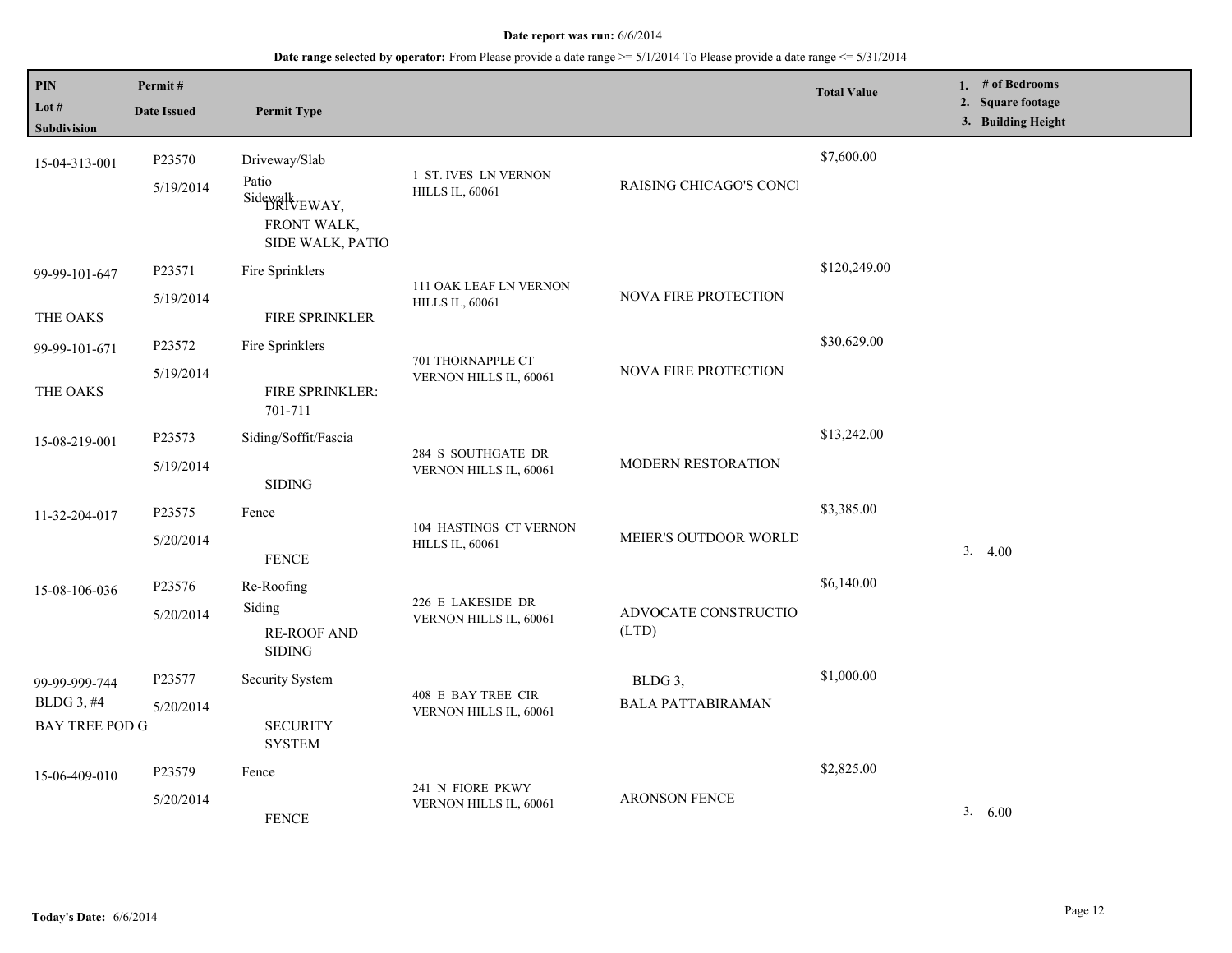| PIN<br>Lot $#$<br><b>Subdivision</b> | Permit#<br><b>Date Issued</b>                                | <b>Permit Type</b>                                                         |                                                |                                        | <b>Total Value</b> | 1. # of Bedrooms<br>2. Square footage<br>3. Building Height |
|--------------------------------------|--------------------------------------------------------------|----------------------------------------------------------------------------|------------------------------------------------|----------------------------------------|--------------------|-------------------------------------------------------------|
| 15-08-206-004                        | P23580                                                       | Re-Roofing                                                                 | 17 MONTEBELLO DR                               |                                        | \$8,135.00         |                                                             |
|                                      | 5/20/2014                                                    | <b>REROOF</b>                                                              | VERNON HILLS IL, 60061                         | SMART ROOFING, INC.<br>(UNLIMITED)     |                    |                                                             |
| 15-05-204-016                        | P23581                                                       | Re-Roofing                                                                 | 215 ARCADIA CT VERNON                          |                                        | \$5,600.00         |                                                             |
|                                      | 5/20/2014                                                    | <b>REROOF</b>                                                              | <b>HILLS IL, 60061</b>                         | IRA CONSTRUCTION &<br>DEVELOPEMENT     |                    |                                                             |
| 99-99-996-661                        | P23583                                                       | Re-Roofing                                                                 | 388 E LASALLE ST VERNON                        |                                        | \$10,000.00        |                                                             |
|                                      | 5/21/2014                                                    | <b>REROOF</b>                                                              | <b>HILLS IL, 60061</b>                         | TOTAL CONSTRUCTION<br>CONCEPTS (UNLTD) |                    |                                                             |
| 15-08-411-002                        | P23584                                                       | Shed                                                                       | 295 NOBLE CIR VERNON<br><b>HILLS IL, 60061</b> | CAROLYN HERMAN                         | \$700.00           |                                                             |
|                                      | 5/21/2014                                                    | <b>SHED</b>                                                                |                                                |                                        |                    | 3.800                                                       |
| 11-32-302-010                        | P23585                                                       | Misc. Residential                                                          |                                                |                                        | \$7,700.00         |                                                             |
|                                      | 5/21/2014                                                    | replace front steps<br>and the 2 square of<br>sidewalk in front of<br>them | 1100 SWINBURNE PL<br>VERNON HILLS IL, 60061    | <b>BRIAN V PETTERSEN</b>               |                    |                                                             |
| 11-32-401-005                        | P23586                                                       | Re-Roofing                                                                 | 1104 MARLOWE PL VERNON                         |                                        | \$8,000.00         |                                                             |
|                                      | 5/21/2014<br><b>REROOF</b>                                   | MODERN RESTORATION<br><b>HILLS IL, 60061</b>                               |                                                |                                        |                    |                                                             |
| 11-32-401-005                        | P23587<br>Siding/Soffit/Fascia<br>5/21/2014<br><b>SIDING</b> | 1104 MARLOWE PL VERNON<br>MODERN RESTORATION<br><b>HILLS IL, 60061</b>     |                                                | \$12,000.00                            |                    |                                                             |
|                                      |                                                              |                                                                            |                                                |                                        |                    |                                                             |
| 15-08-204-026                        | P23588                                                       | Fence                                                                      | 30 MONTAUK LN VERNON                           |                                        | \$2,700.00         |                                                             |
|                                      | 5/21/2014                                                    | <b>FENCE</b>                                                               | <b>HILLS IL, 60061</b>                         | <b>BRIAN MAHLER</b>                    | 3. 5.00            |                                                             |
| 11-32-201-030                        | P23589                                                       | Fence                                                                      | 101 DICKINSON CT VERNON                        |                                        | \$8,600.00         |                                                             |
|                                      | 5/21/2014                                                    | <b>FENCE</b>                                                               | <b>HILLS IL, 60061</b>                         | <b>ALAN DWORKIN</b>                    |                    |                                                             |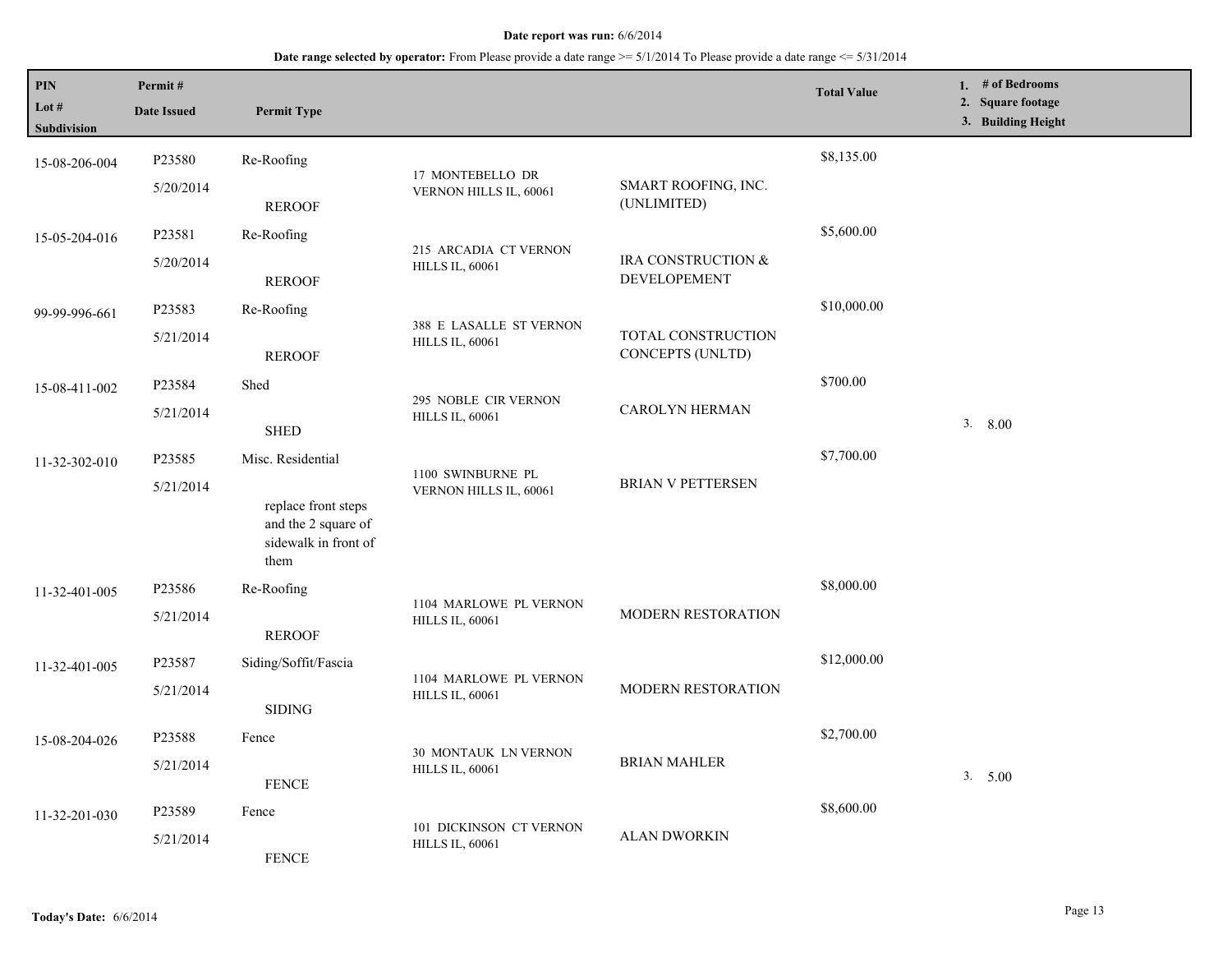| <b>PIN</b><br>Lot #<br><b>Subdivision</b> | Permit#<br><b>Date Issued</b> | <b>Permit Type</b>                                |                                                                                         |                                                   | <b>Total Value</b> | 1. # of Bedrooms<br>2. Square footage<br>3. Building Height |
|-------------------------------------------|-------------------------------|---------------------------------------------------|-----------------------------------------------------------------------------------------|---------------------------------------------------|--------------------|-------------------------------------------------------------|
| 99-99-996-678                             | P23590                        | Re-Roofing                                        |                                                                                         |                                                   | \$15,380.00        |                                                             |
|                                           | 5/21/2014                     | <b>REROOF</b>                                     | 310 E MARSEILLES ST<br>VERNON HILLS IL, 60061                                           | LINDHOLM ROOFING (UNL'                            |                    |                                                             |
| 15-04-303-098                             | P23592                        | Siding/Soffit/Fascia                              | 28 N OLD CREEK RD<br>WILSON HOME RESTORATI<br>VERNON HILLS IL, 60061                    | \$9,683.00                                        |                    |                                                             |
|                                           | 5/21/2014<br><b>TERS</b>      | FACIA/SOFFIT/GUT                                  |                                                                                         |                                                   |                    |                                                             |
| 99-99-991-676                             | P23593                        | Fence                                             | <b>168 E RANNEY AV VERNON</b><br><b>HILLS IL, 60061</b>                                 |                                                   | \$2,300.00         |                                                             |
|                                           | 5/21/2014                     | <b>FENCE</b>                                      |                                                                                         | <b>ANNA SAGI</b>                                  |                    | 3.4.00                                                      |
| 15-09-102-039                             | P23594                        | Misc. Residential                                 |                                                                                         |                                                   | \$1,100.00         |                                                             |
|                                           | 5/21/2014                     | ADD TWO<br>WINDOWS IN<br><b>FAMILY ROOM</b>       | 141 MIDWAY LN VERNON<br><b>HILLS IL, 60061</b>                                          | $\mathop{\hbox{\rm EJ}}$ $\mathop{\hbox{\rm LI}}$ |                    |                                                             |
| 15-06-413-007                             | P23595                        | Driveway/Slab                                     |                                                                                         |                                                   | \$1,950.00         |                                                             |
|                                           | 5/22/2014                     | <b>DRIVEWAY</b>                                   | 139 NAPIER CT VERNON<br><b>HILLS IL, 60061</b>                                          | ALEX BRAZNICHENKO                                 |                    |                                                             |
| 99-00-000-013                             | P23602                        | Re-Roofing                                        |                                                                                         |                                                   | \$7,400.00         |                                                             |
|                                           | 5/23/2014                     | <b>REROOF</b>                                     | 110 MIDWAY LN VERNON<br>LAKESHORE CONSTRUCTIO<br><b>HILLS IL, 60061</b><br><b>GROUP</b> |                                                   |                    |                                                             |
| 15-08-106-023                             | P23603                        | Fence                                             |                                                                                         |                                                   | \$2,590.00         |                                                             |
|                                           | 5/23/2014                     | <b>3 SIDED FENCE</b><br><b>REPLACEMENT</b>        | 724 CHERRY VALLEY RD<br><b>KRISTA J SETTLES</b><br>VERNON HILLS IL, 60061               | 3. 6.00                                           |                    |                                                             |
| 11-29-201-045                             | P23604                        | Sewer Repair                                      |                                                                                         | LOT <sub>35</sub>                                 | \$2,600.00         |                                                             |
| LOT <sub>35</sub>                         | 5/23/2014                     |                                                   | 2266 N SARAZEN DR<br>VERNON HILLS IL, 60061                                             | <b>ARROW PLUMBING</b>                             |                    |                                                             |
| ROYAL TROON, POD 9                        |                               | SEWER REPAIR,<br>FRONT YARD, NOT<br><b>IN ROW</b> |                                                                                         |                                                   |                    |                                                             |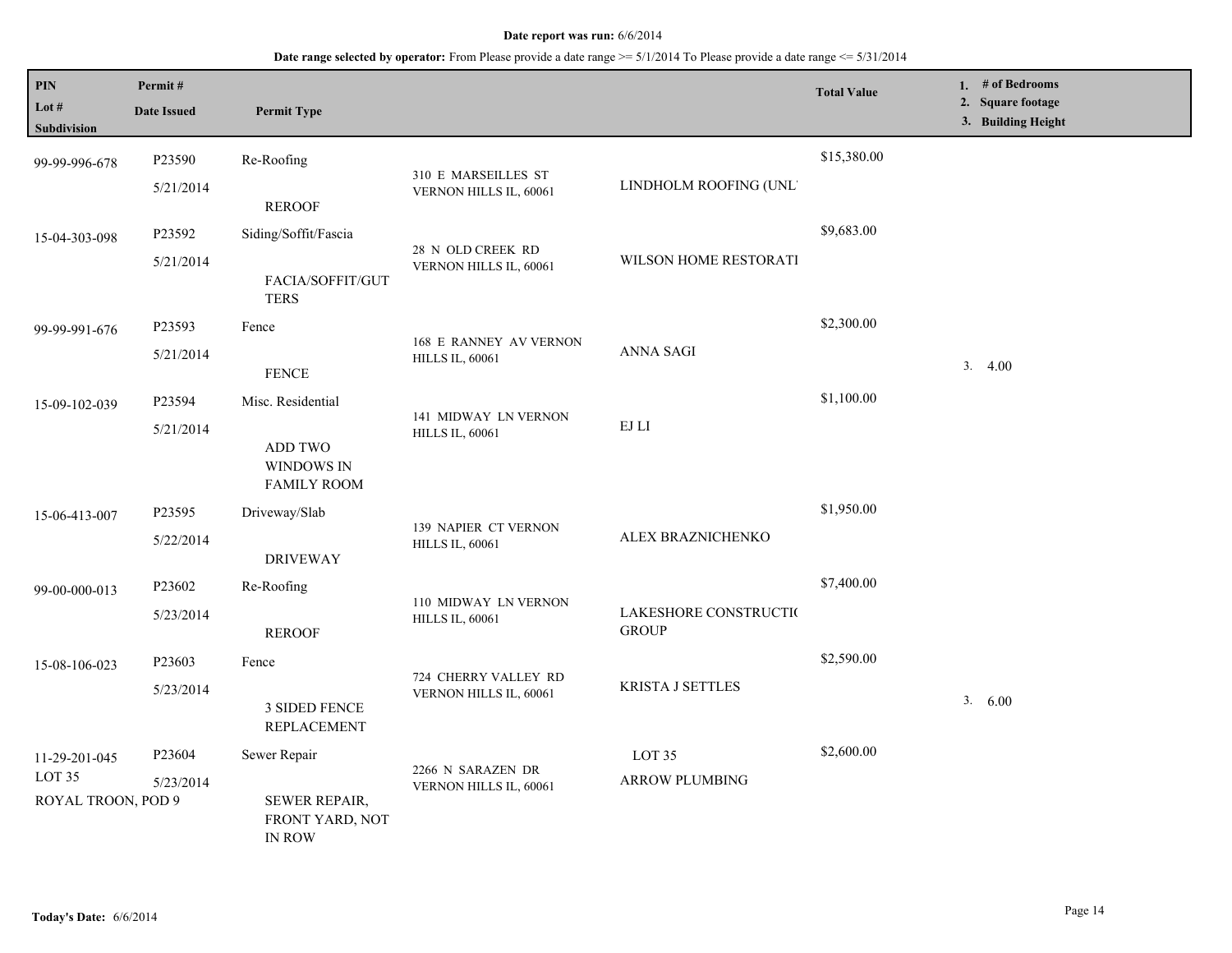| <b>PIN</b><br>Lot $#$<br>Subdivision       | Permit#<br><b>Date Issued</b> | <b>Permit Type</b>                                                                          |                                             |                                   | <b>Total Value</b> | 1. # of Bedrooms<br>2. Square footage<br>3. Building Height |
|--------------------------------------------|-------------------------------|---------------------------------------------------------------------------------------------|---------------------------------------------|-----------------------------------|--------------------|-------------------------------------------------------------|
| 99-99-101-073<br>$1 - 1$<br>BLDG 1, UNIT 1 | P23606<br>5/27/2014           | Multi-Family New<br><b>MODEL A: 3 BR, 2.5</b><br><b>BATH TH</b>                             | 1011 GREEN MEADOW<br>VERNON HILLS IL, 60061 | $1 - 1$<br>NORTH SHORE PROPERTY I | \$125,000.00       | 3.0<br>$2. \quad 2,245.00$<br>3. 28.00                      |
| 99-99-101-074<br>$1 - 2$<br>BLDG 1, UNIT 2 | P23607<br>5/27/2014           | Multi-Family New<br><b>MODEL B: 3BR, 2.5</b><br><b>BATH TH</b>                              | 1009 GREEN MEADOW<br>VERNON HILLS IL, 60061 | $1 - 2$<br>NORTH SHORE PROPERTY I | \$125,000.00       | 3.0<br>2. 1,935.00<br>3. 28.00                              |
| 99-99-101-075<br>$1 - 3$<br>BLDG 1, UNIT 3 | P23608<br>5/27/2014           | Multi-Family New<br>MODEL B: 3 BR,<br>2.5 BATH TH                                           | 1007 GREEN MEADOW<br>VERNON HILLS IL, 60061 | $1 - 3$<br>NORTH SHORE PROPERTY I | \$125,000.00       | 3.0<br>2. 1,935.00<br>3. 28.00                              |
| 99-99-101-076<br>$1 - 4$<br>BLDG 1, UNIT 4 | P23609<br>5/27/2014           | Multi-Family New<br><b>MODEL A: 3 BR, 2.5</b><br><b>BATH TH, SIDE</b><br><b>LOAD GARAGE</b> | 1005 GREEN MEADOW<br>VERNON HILLS IL, 60061 | $1 - 4$<br>NORTH SHORE PROPERTY I | \$125,000.00       | 3.0<br>2. $2,245.00$<br>3. 28.00                            |
| 99-99-101-079<br>$3 - 1$<br>BLDG 3, UNIT 1 | P23610<br>5/27/2014           | Multi-Family New<br><b>MODEL A: 3 BR, 2.5</b><br><b>BATH TH</b>                             | 993 GREEN MEADOW<br>VERNON HILLS IL, 60061  | $3-1$<br>NORTH SHORE PROPERTY I   | \$125,000.00       | 3.0<br>$2. \quad 2,245.00$<br>3. 28.00                      |
| 99-99-101-080<br>$3 - 2$<br>BLDG 3, UNIT 2 | P23611<br>5/27/2014           | Multi-Family New<br><b>MODEL B: 3 BR, 2.5</b><br><b>BATH TH</b>                             | 995 GREEN MEADOW<br>VERNON HILLS IL, 60061  | $3 - 2$<br>NORTH SHORE PROPERTY I | \$125,000.00       | 3.0<br>2. 1,935.00<br>3. 28.00                              |
| 99-99-101-081<br>$3 - 3$<br>BLDG 3, UNIT 3 | P23612<br>5/27/2014           | Multi-Family New<br><b>MODEL B: 3 BR, 2.5</b><br><b>BATH TH</b>                             | 996 GREEN MEADOW<br>VERNON HILLS IL, 60061  | $3 - 3$<br>NORTH SHORE PROPERTY I | \$125,000.00       | 3.0<br>2. 1,935.00<br>3. 28.00                              |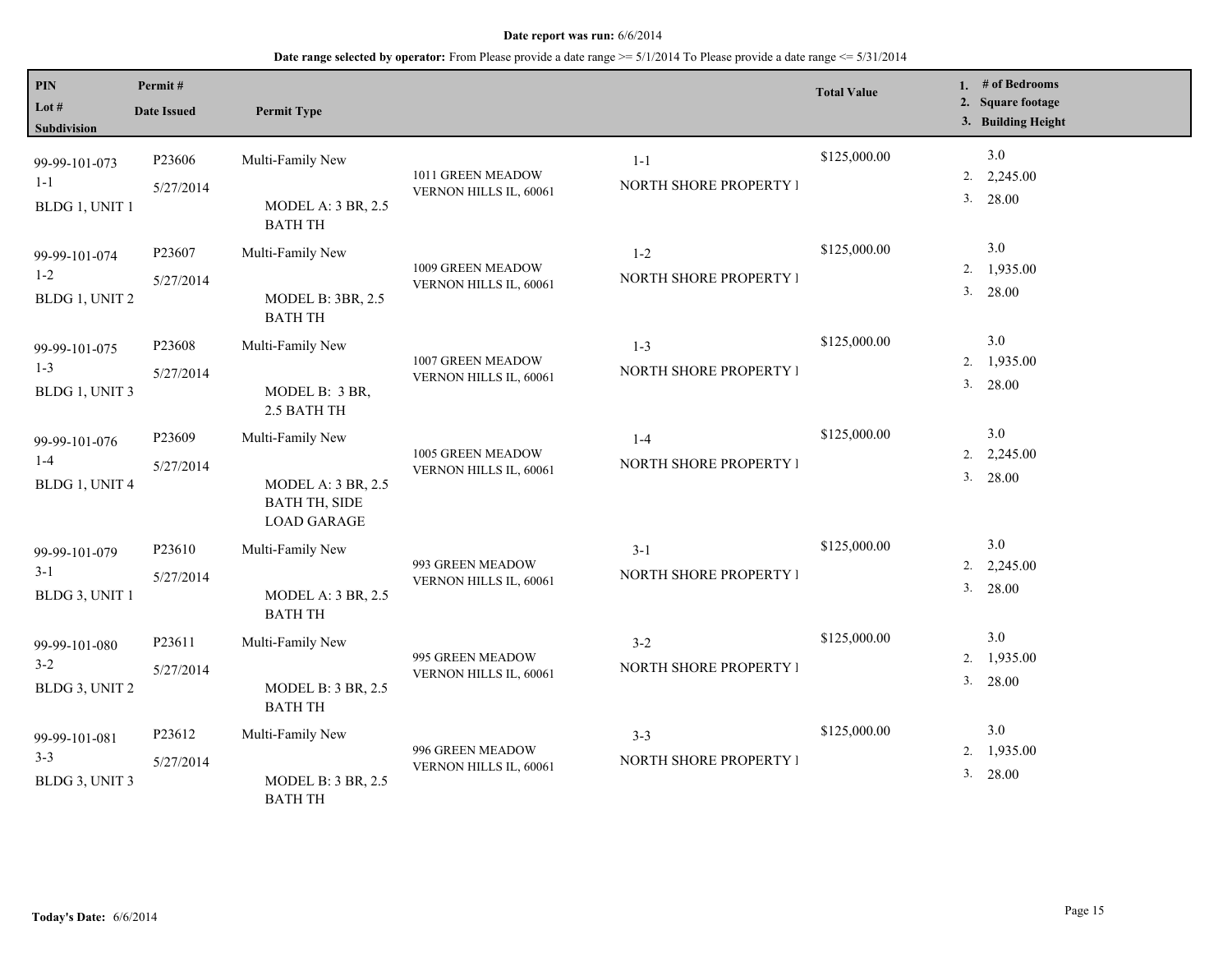| PIN<br>Lot #<br>Subdivision                 | Permit#<br><b>Date Issued</b> | <b>Permit Type</b>                                                                |                                                  |                                           | <b>Total Value</b> | 1. # of Bedrooms<br>2. Square footage<br>3. Building Height |
|---------------------------------------------|-------------------------------|-----------------------------------------------------------------------------------|--------------------------------------------------|-------------------------------------------|--------------------|-------------------------------------------------------------|
| 99-99-101-082<br>$3 - 4$<br>BLDG 3, UN IT 4 | P23613<br>5/27/2014           | Multi-Family New<br>MODEL A: 3 BR, 2.5<br><b>BATH TH</b>                          | 998 GREEN MEADOW<br>VERNON HILLS IL, 60061       | $3 - 4$<br>NORTH SHORE PROPERTY I         | \$125,000.00       | $3.0$<br>$2. \quad 2,245.00$<br>3. 28.00                    |
| 99-99-996-624                               | P23614<br>5/27/2014           | Air Conditioning<br>$\mathbf{A}/\mathbf{C}$                                       | 390 E RANNEY AV VERNON<br><b>HILLS IL, 60061</b> | ALLIED AIR CONDITIONING<br><b>HEATING</b> | \$2,800.00         |                                                             |
| 15-06-413-020                               | P23615<br>5/27/2014           | Driveway/Slab<br>Sidewalk<br>DRIVEWAY, WALK<br><b>AND STOOP</b><br><b>OVERLAY</b> | 64 N ROYAL OAK DR<br>VERNON HILLS IL, 60061      | FORTIS CONCRETE CO                        | \$5,167.00         |                                                             |
| 15-08-107-028                               | P23621<br>5/27/2014           | Re-Roofing<br><b>REROOF</b>                                                       | 506 CHERRY VALLEY RD<br>VERNON HILLS IL, 60061   | MODERN RESTORATION                        | \$4,000.00         |                                                             |
| 99-00-000-081                               | P23622<br>5/27/2014           | Misc. Residential<br><b>BATHROOM</b><br>REMODEL<br>(REPLACE TOILET<br>AND TUB)    | 80 S OLD CREEK RD<br>VERNON HILLS IL, 60061      | <b>WALEED YACU</b>                        | \$9,600.00         |                                                             |
| 15-04-306-017                               | P23624<br>5/28/2014           | Fence<br>${\tt FENCE}$                                                            | 223 ABILENE LN VERNON<br><b>HILLS IL, 60061</b>  | <b>GORDON R NISHIMOTO</b>                 | \$5,600.00         | 3.4.00                                                      |
| 15-08-412-002                               | P23625<br>5/28/2014           | Driveway/Slab<br>Sidewalk<br><b>DRIVEWAY &amp;</b><br><b>SIDEWALK</b>             | 123 MONTCLAIR RD<br>VERNON HILLS IL, 60061       | THOMAS A JACOBS                           | \$3,785.00         |                                                             |
| 99-99-996-673                               | P23626<br>5/28/2014           | Re-Roofing<br><b>REROOFING</b>                                                    | 313 E MARSEILLES ST<br>VERNON HILLS IL, 60061    | SKY-HIGH ROOFING &<br>REMODELING          | \$11,299.00        |                                                             |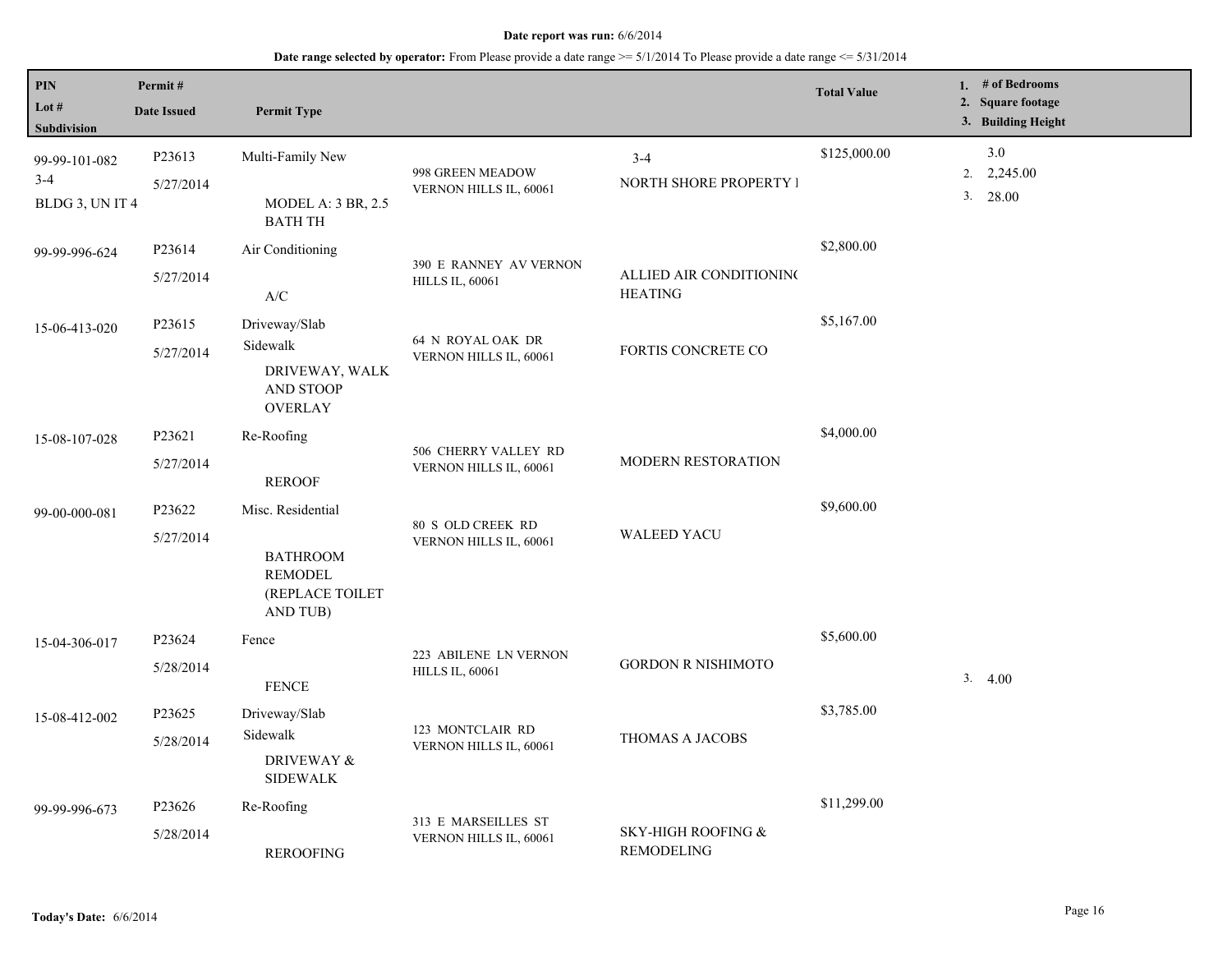**Date range selected by operator:** From Please provide a date range >= 5/1/2014 To Please provide a date range <= 5/31/2014

| PIN<br>Lot #<br><b>Subdivision</b> | Permit#<br><b>Date Issued</b>                                                       | <b>Permit Type</b>                               |                                                         |                                                          | <b>Total Value</b> |  | 1. $#$ of Bedrooms<br>2. Square footage<br>3. Building Height |  |
|------------------------------------|-------------------------------------------------------------------------------------|--------------------------------------------------|---------------------------------------------------------|----------------------------------------------------------|--------------------|--|---------------------------------------------------------------|--|
| 15-08-409-002                      | P23627                                                                              | Siding/Soffit/Fascia                             |                                                         |                                                          | \$7,000.00         |  |                                                               |  |
|                                    | 5/29/2014                                                                           | <b>SIDING</b>                                    | 259 SHEFFIELD LN VERNON<br><b>HILLS IL, 60061</b>       | SKY-HIGH ROOFING &<br><b>REMODELING</b>                  |                    |  |                                                               |  |
| 15-05-410-025                      | P23628                                                                              | Re-Roofing                                       |                                                         |                                                          | \$12,900.00        |  |                                                               |  |
|                                    | 5/29/2014                                                                           | Siding                                           | <b>6 ALEXANDRIA DR VERNON</b><br><b>HILLS IL, 60061</b> | SKY-HIGH ROOFING &                                       |                    |  |                                                               |  |
|                                    |                                                                                     | <b>REROOF AND</b><br><b>SIDING</b>               |                                                         | <b>REMODELING</b>                                        |                    |  |                                                               |  |
| 15-08-106-037                      | P23632                                                                              | Re-Roofing                                       |                                                         |                                                          | \$4,800.00         |  |                                                               |  |
|                                    | 5/29/2014                                                                           | <b>RE-ROOF</b>                                   | 718 CHERRY VALLEY RD<br>VERNON HILLS IL, 60061          | HTR CONSTRUCTION                                         |                    |  |                                                               |  |
| 15-06-415-003                      | P23633                                                                              | Siding/Soffit/Fascia                             | 103 N SOUTHFIELD DR<br>VERNON HILLS IL, 60061           |                                                          | \$15,660.00        |  |                                                               |  |
|                                    | 5/29/2014                                                                           | <b>SIDING</b>                                    |                                                         | <b>COUNTRYSIDE ROOFING SI</b><br>& WINDOWS (UNLTD)       |                    |  |                                                               |  |
| 15-08-401-071                      | P23635                                                                              | Lawn Sprinklers                                  | 237 NOBLE CIR VERNON<br><b>HILLS IL, 60061</b>          | <b>TURF INDUSTRIES</b>                                   | \$4,750.00         |  |                                                               |  |
|                                    | 5/29/2014<br>LAWN<br><b>IRRIGATION</b>                                              |                                                  |                                                         |                                                          |                    |  |                                                               |  |
|                                    |                                                                                     |                                                  |                                                         |                                                          |                    |  |                                                               |  |
| 15-06-416-015                      | P23637                                                                              | Re-Roofing                                       |                                                         |                                                          | \$8,000.00         |  |                                                               |  |
|                                    | 5/29/2014                                                                           | <b>REROOF</b>                                    | 82 N SOUTHFIELD DR<br>VERNON HILLS IL, 60061            | <b>INTERIORS &amp; EXTERIOR</b><br>RESTORATION CORPORATI |                    |  |                                                               |  |
| 11-32-201-018                      | P23638                                                                              | Siding/Soffit/Fascia                             |                                                         |                                                          | \$6,800.00         |  |                                                               |  |
|                                    | 5/30/2014<br><b>SIDING</b>                                                          | 124 HAMILTON PL VERNON<br><b>HILLS IL, 60061</b> | SENTRY RESTORATIONS, II<br>(LTD)                        |                                                          |                    |  |                                                               |  |
| 15-06-413-006                      | P23642                                                                              | Siding/Soffit/Fascia                             |                                                         |                                                          | \$12,482.00        |  |                                                               |  |
|                                    | <b>149 NAPIER CT VERNON</b><br>5/30/2014<br><b>HILLS IL, 60061</b><br><b>SIDING</b> |                                                  | <b>EXPERT ROOFING (LTD)</b>                             |                                                          |                    |  |                                                               |  |
| 11-32-201-034                      | P23643                                                                              | Siding/Soffit/Fascia                             |                                                         |                                                          | \$5,400.00         |  |                                                               |  |
|                                    | 5/30/2014                                                                           | <b>SIDING</b>                                    | 109 DICKINSON CT VERNON<br><b>HILLS IL, 60061</b>       | <b>ECO SHIELD</b>                                        |                    |  |                                                               |  |

L